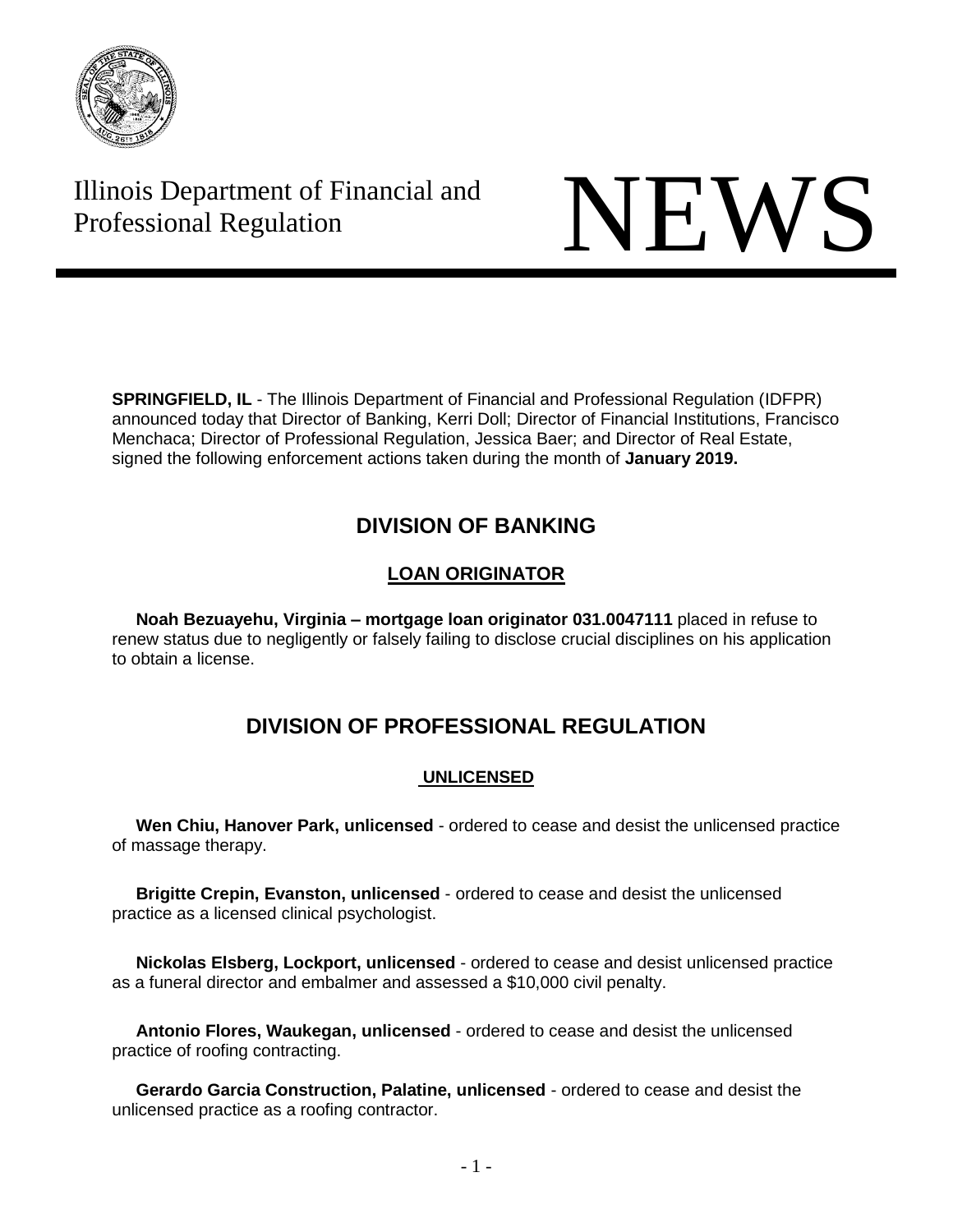**Chin Kim, Crystal Lake, unlicensed** and **Kim and Wellness Center, Wauconda, unlicensed**, ordered to cease and desist from providing massage therapy services to clients in the Wauconda, Illinois area without a license.

 **Ben Layer, Moline, unlicensed** - ordered to cease and desist the unlicensed practice of clinical psychology.

 **David Lindgren, Evanston, unlicensed** - ordered to cease and desist the unlicensed practice of licensed clinical social work practice based on his unlicensed treatment and billing of clients.

 **McGills Tuckpointing, Joliet, unlicensed** - ordered to cease and desist the unlicensed practice of roofing contracting.

 **Agnes Mitchell, Burr Ridge, unlicensed** - ordered to cease and desist the unlicensed practice of providing nutrition counseling services to clients in the Burr Ridge, Illinois area.

 **R.G. Modelo Construction, Berkeley, unlicensed** - ordered to cease and desist the unlicensed practice of roofing contracting.

 **Joseph Sparacino, Elk Grove Village, unlicensed** - ordered to cease and desist the unlicensed practice of offering architectural services and assessed a \$500 civil penalty.

 **Patricia Washington, Chicago, unlicensed** - ordered to cease and desist from providing acupuncture services to clients in the Chicago, Illinois are without a license.

 **Laura Young, Chicago, unlicensed** - ordered to cease and desist the unlicensed practice as a registered nurse license.

#### **ARCHITECTURE**

 **Phillip Pecord, Memphis, TN, 001008999** - architect license suspended for one year due to a 2016 Mississippi violation in which respondent was found to have engaged in improper supervision when he sealed a set of calculations that were prepared by another architect.

 **Gregory Tabb, Chicago, 001009553** - architect license suspended for failure to file and/or pay Illinois state income taxes.

#### **BARBER, COSMETOLOGY, ESTHETICS, HAIR BRAIDING, NAIL TECHNOLOGY**

 **Jennifer Bayles, Greenup, 169027121** - nail technician license suspended for failure to file and/or pay Illinois state income taxes.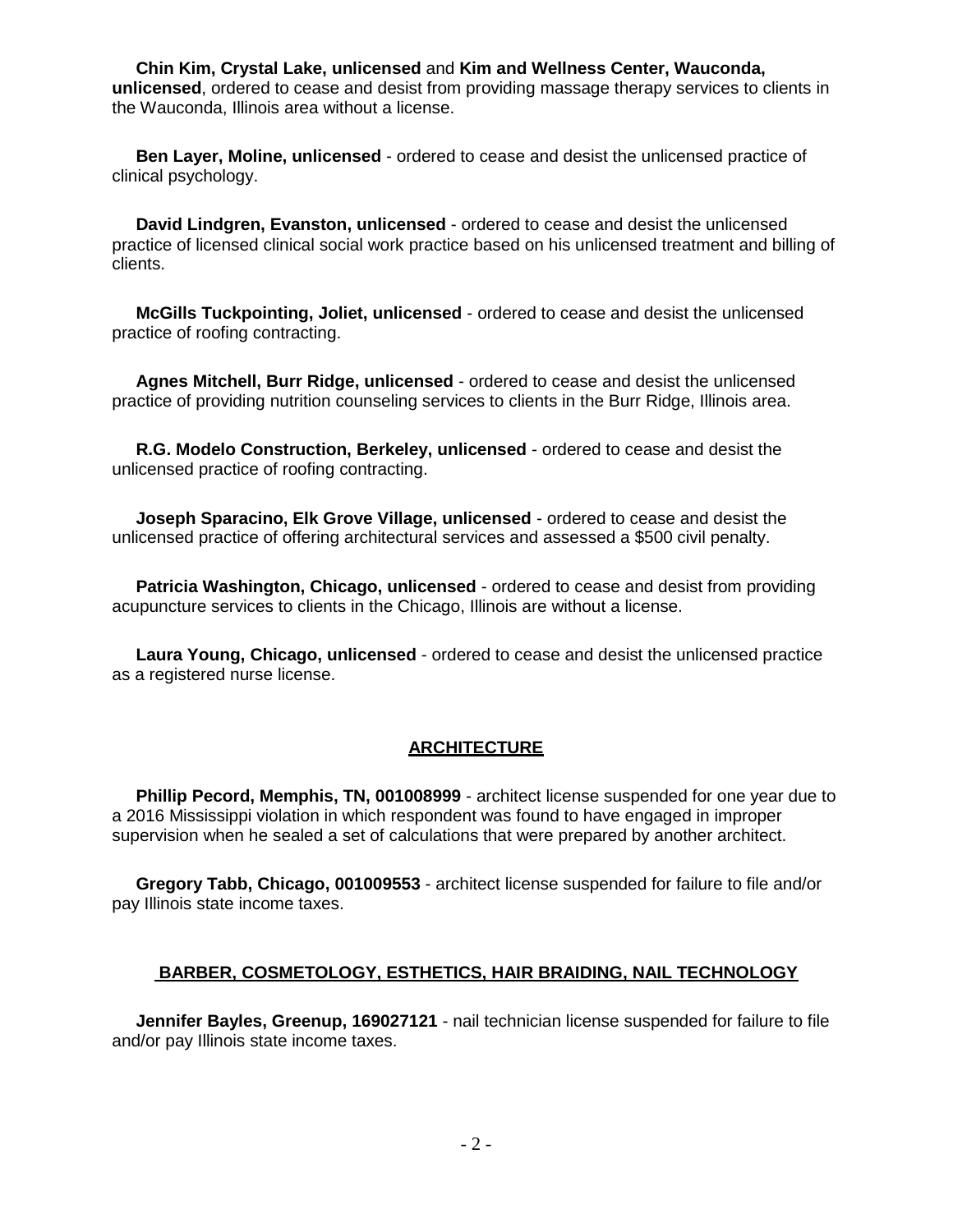**Jackie Bennett, East Peoria, 011291949** - cosmetologist license suspended for failure to file and/or pay Illinois state income taxes.

 **Christina Curry, Chicago, 011310053** - cosmetologist license suspended for failure to file and/or pay Illinois state income taxes.

 **Deanna Felgenhauer, Shorewood, 011233759** - cosmetologist license suspended for failure to file and/or pay Illinois state income taxes.

 **Lashanda Gill-Brooks, Darien, 131013231** - licensed esthetician license suspended for failure to file and/or pay Illinois state income taxes.

 **Meaghan Hill, Lawrenceville, 011311633** - cosmetologist license suspended for failure to file and/or pay Illinois state income taxes.

 **Alejandra Meza, Lisle, 011274126** - cosmetologist license suspended for failure to file and/or pay Illinois state income taxes.

 **Midwest Hair Academy, Loves Park, 008000139** - barber school license to be issued with reprimand and fined \$2,500 after failed to comply with change of ownership requirement.

 **Vui Phan, Chicago, 1690028097** - nail technician license to be issued with reprimand and fined \$500 based on unprofessional conduct.

 **Valerie Preston, Momence, 011231846** - cosmetologist license suspended for failure to file and/or pay Illinois state income taxes.

 **Benilia Riviere, Berwyn, 131011964** - licensed esthetician license suspended for failure to file and/or pay Illinois state income taxes.

 **Benilia Riviere, Oak Park, 259000196** - licensed hair braiding teacher license suspended for failure to file and/or pay Illinois state income taxes.

 **Amy Thornton, Petersburg, 011256874** - cosmetologist license suspended for failure to file and/or pay Illinois state income taxes.

 **Tracy Thornton, Petersburg, 011273387** - cosmetologist license suspended for failure to file and/or pay Illinois state income taxes.

 **Gigi Viola, Hanover Park, 011289381** - cosmetologist license suspended for failure to file and/or pay Illinois state income taxes.

 **Nicole Willis, Chicago, 011260548** - cosmetologist license suspended for failure to file and/or pay Illinois state income taxes.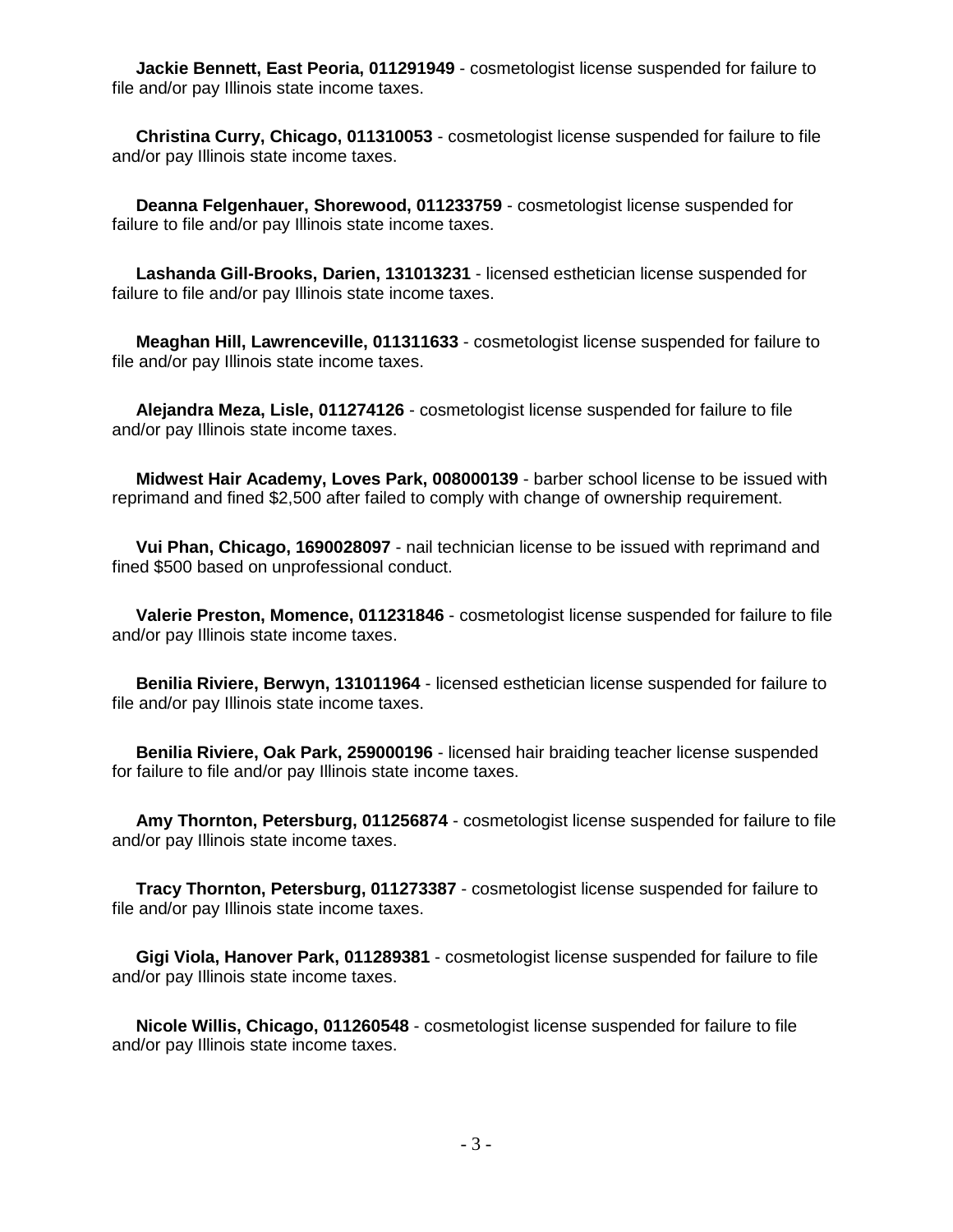## **DENTISTRY**

 **Kia Garrett, Chicago, 020012936** - registered dental hygienist license suspended for failure to file and/or pay Illinois state income taxes.

 **Eric Osmolinski, Arlington Heights, 019028223** - dental license temporarily suspended based on adverse action by the State Board of Dentistry of the Commonwealth of Pennsylvania.

 **Jana Osmolinski, LaJolla, CA, 019028541** - dental license temporarily suspended due to an adverse action by the State Board of Dentistry of the Commonwealth of Pennsylvania.

 **Dean Park, Geneva, 019020375** - dental license indefinitely suspended and fined \$10,000 and dental controlled substance license, **319009717** indefinitely suspended due to his having engaged in the practice of dentistry and having written prescriptions while his licenses were suspended.

 **Stefan Pressling, Chicago, 019016906** - dental license reprimanded, must complete 40 hours of continuing education and fined \$2,500 due to allegations of unprofessional conduct and substandard care.

 **Elizabeth Pryor, Chicago, 019019926** - dental license suspended for failure to file and/or pay Illinois state income taxes.

 **Peter Waidzunas, North Riverside, 019015982** - dental license returned to previous probation and controlled substance license, **319005624** returned to suspended status.

## **CEMETERY OVERSIGHT**

 **Julie Lauritson, Normal, 254000490** - cemetery customer service employee license issued with reprimand and fined \$1,000 due to the suspension of her registered nurse license and having worked at the cemetery prior to making application and obtaining this license.

## **DESIGN FIRM**

 **RSI Architects International LTD, South Barrington, 184000158** - professional design firm fined \$500 and ordered to cease and desist advertising of architectural services until respondent has renewed the licenses for RSI International Ltd.

## **PRIVATE DETECTIVE, ALARM, SECURITY & LOCKSMITH**

 **Daniel Ash, Elgin, 129433136** - permanent employee registration card issued and placed on three-year non-reporting probation due to criminal conviction and falsification of application.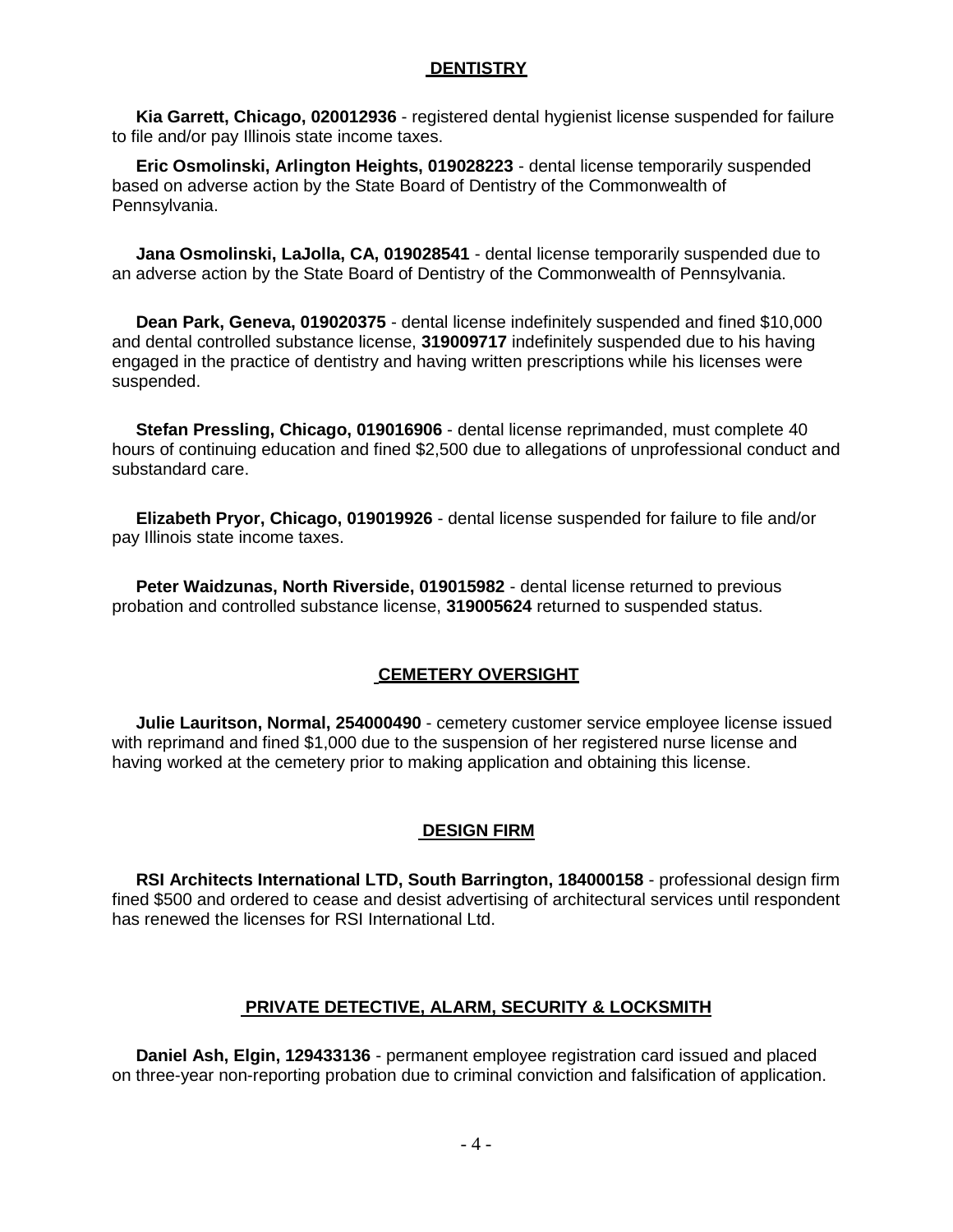**Kalani Baez, Chicago, 129406722** - permanent employee registration card placed in refuse to renew status for failure to appear for a disciplinary conference.

 **Jameel Ballard, Chicago, 129374309** - permanent employee registration card placed in refuse to renew status for failure to appear for a disciplinary conference.

 **Vanessa Battle, Champaign, 129356892** - permanent employee registration card suspended for failure to file and/or pay Illinois state income taxes.

 **Derrick Beasley, Maywood, 129270487** - permanent employee registration card suspended for failure to file and/or pay Illinois state income taxes.

 **Latisha Bellows, Sauk Village, 129171586** - permanent employee registration card placed in refuse to renew status for failure to appear for a disciplinary conference.

 **Mitchell Bender, Chicago, 129394651** - permanent employee registration card placed in refuse to renew status for failure to appear for a disciplinary conference.

 **James Boykin, Chicago, 129372189** - permanent employee registration card suspended for failure to file and/or pay Illinois state income taxes.

 **Sean Brown, Glenwood, 129189339** - permanent employee registration card indefinitely suspended for being more than 30 days delinquent in the payment of child support.

 **Clarence Bryant, Chicago, 129409795** - permanent employee registration card placed in refuse to renew status for conviction of felony sex offense and failure to report this conviction as required by statute.

 **Artemio Calderon, Chicago, 129397151** - permanent employee registration card suspended for failure to file and/or pay Illinois state income taxes.

 **Danielle Caldwell, Chicago, 129216436** - permanent employee registration card suspended for failure to file and/or pay Illinois state income taxes.

 **Gerardo Chavez, Chicago, 129374364** - permanent employee registration card placed in refuse to renew status for failure to appear for a disciplinary conference.

 **Dionte Christian, Westchester, 129386252** - permanent employee registration card placed in refuse to renew status for failure to appear for a disciplinary conference.

 **Gary Clicquot, Chicago, 129277507** - permanent employee registration card placed in refuse to renew status due to felony conviction and failure to report.

 **Kenneth Cobb, Chicago, 129125453** - permanent employee registration card suspended for failure to file and/or pay Illinois state income taxes.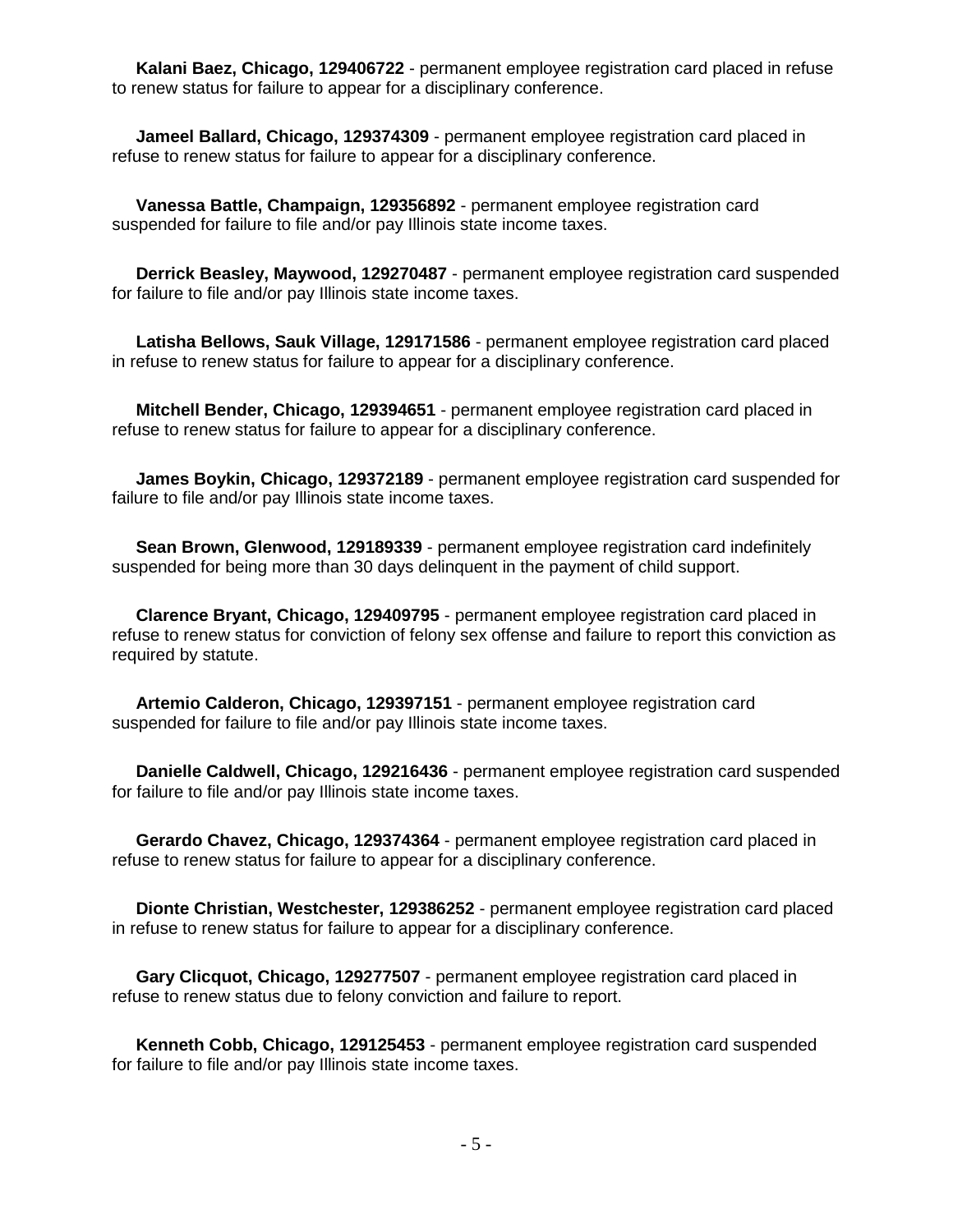**Ronda Conley, Bolingbrook, 129354890** - permanent employee registration card placed in refuse to renew status for failure to appear for a disciplinary conference.

 **Rashard Conner, Chicago, 129297951** - permanent employee registration card placed in refuse to renew status for conviction of possession of an unlicensed weapon and failure to report this conviction as required by statute.

 **Ladonna Crum, Chicago, 129433602** - permanent employee registration card issued and placed on non-reporting probation for three years due to criminal conviction.

 **Marcus Cruz, Blue Island, 129396958** - permanent employee registration card placed in refuse to renew status due to felony conviction and failure to report.

 **Thomas Dolan, Fox Lake, 115000354** - detective license and **Lakeside Investigations, Inc., 117001132**, private detective agency license both reprimanded for failure to provide requested information to the Department within 30 days of receipt of letter requesting information.

 **Veronica Douglas, Robbins, 129376579** - permanent employee registration card suspended for failure to file and/or pay Illinois state income taxes.

 **LaFaye Ferguson, Riverdale, 129420739** - permanent employee registration card suspended for failure to file and/or pay Illinois state income taxes.

 **Seneca Fikes, Matteson, 129329114** - permanent employee registration card indefinitely suspended for being more than 30 days delinquent in the payment of child support.

 **Carl Flowers, Des Plaines, 129391568** - permanent employee registration card placed in refuse to renew status due to felony conviction and failure to report.

 **Gina Foster, Dolton, 129334025** - permanent employee registration card suspended for failure to file and/or pay Illinois state income taxes.

 **Daniel Gallagher, Mokena, 249000224** - fingerprint vendor license and fingerprint vendor agency license, **262000040** placed in refuse to renew status due to noncompliance with the Illinois State Police Bureau of Investigations and unprofessional conduct.

 **Ciera Gatewood, Chicago, 129414809** - permanent employee registration card placed in refuse to renew status for failure to appear for a disciplinary conference.

 **Ryan Gay, Rockford, 129342488** - permanent employee registration card placed in refuse to renew status for failure to appear for a disciplinary conference.

 **Caprice Grant, Vandalia, 129413971** - permanent employee registration card automatically and indefinitely suspended due to criminal conviction, violation of Department probation and failure to report.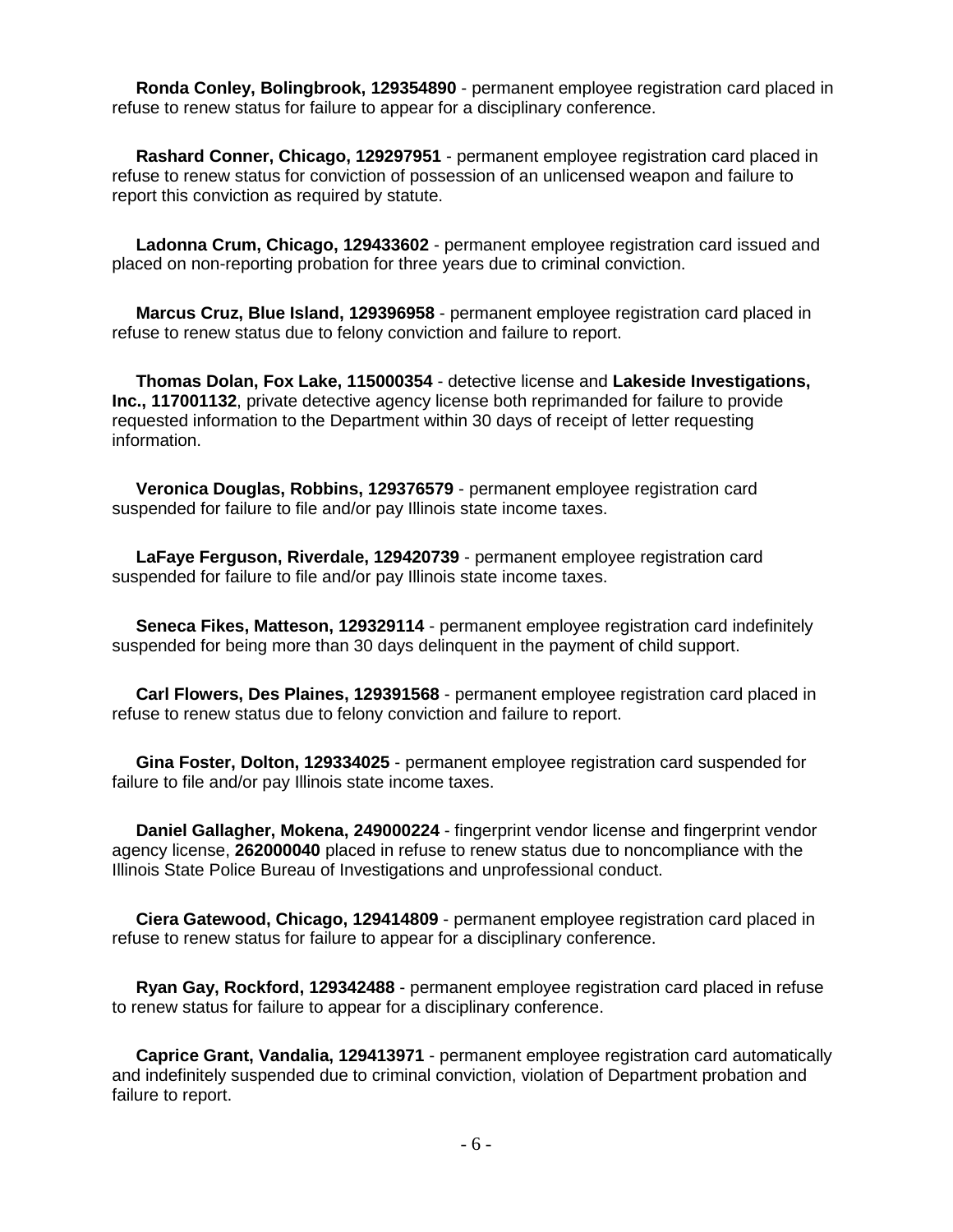**David Gutierrez, Chicago, 129390293** - permanent employee registration card placed in refuse to renew status for failure to appear for a disciplinary conference.

 **David Hall, Chicago, 129344747** - permanent employee registration card placed in refuse to renew status for failure to appear for a disciplinary conference.

 **Shawna Hanrahan, Elmhurst, 129409445** - permanent employee registration card suspended for failure to file and/or pay Illinois state income taxes.

 **Sarah Harden, Springfield, 129362128** - permanent employee registration card placed in refuse to renew status for failure to appear for a disciplinary conference.

 **Darnell Harris, Moline, 129319841** - permanent employee registration card suspended for failure to file and/or pay Illinois state income taxes.

 **Dwyene Harris, Chicago, 129387302** - permanent employee registration card placed in refuse to renew status after receiving information that respondent was hired and subsequently fired by Guardian Security.

 **Matlyn Harris, Chicago, 129415610** - permanent employee registration card suspended for failure to file and/or pay Illinois state income taxes.

 **Travis Hatcher, Dixmoor, 129407149** - permanent employee registration card placed in refuse to renew status for failure to appear for a disciplinary conference.

 **Zachary Hazelbaker, Danville, 129403041** - permanent employee registration card placed in refuse to renew status for conviction of unlicensed possession of a firearm and failure to report this conviction as required by statute.

 **Hernan Hernandez, Chicago, 129359140** - permanent employee registration card indefinitely suspended for being more than 30 days delinquent in the payment of child support.

 **Brittany Hill, Chicago, 129381988** - permanent employee registration card placed in refuse to renew status for failure to appear for a disciplinary conference.

 **Tamika Hynes, Chicago, 129400838** - permanent employee registration card suspended for failure to file and/or pay Illinois state income taxes.

 **Earl Jackson, Chicago, 129142832** - permanent employee registration card suspended for failure to file and/or pay Illinois state income taxes.

 **Melvin Jacobs, Chicago, 129158795** - permanent employee registration card indefinitely suspended for being more than 30 days delinquent in the payment of child support.

 **Kevin Jamison, Bellwood, 129402793** - permanent employee registration card placed in refuse to renew status for failure to appear for a disciplinary conference.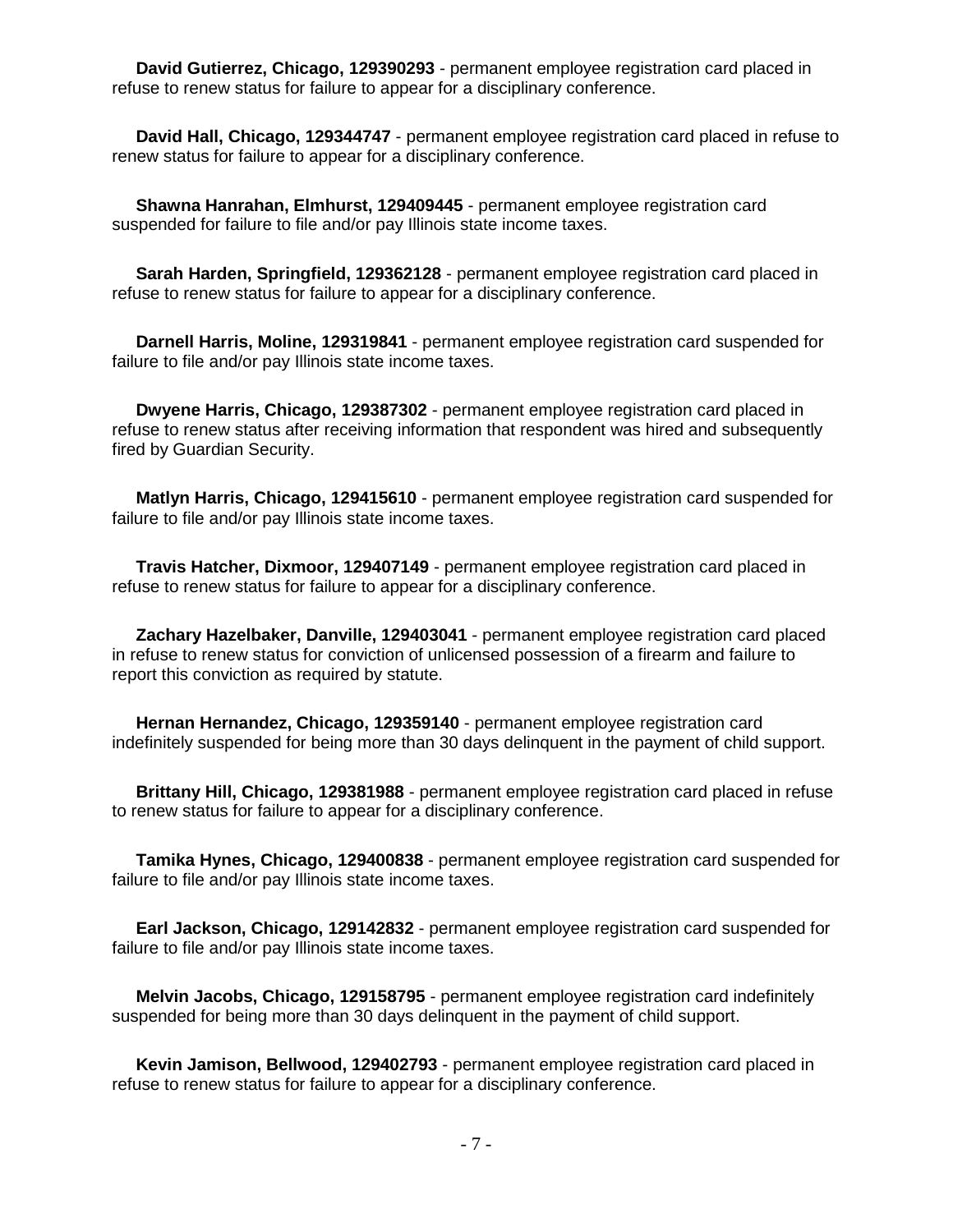**Justen Kelm, Oakbrook Terrace, 129355210** - permanent employee registration card placed in refuse to renew status for failure to appear for a disciplinary conference.

 **William Lewis, Chicago, 129038995** - permanent employee registration card suspended for failure to file and/or pay Illinois state income taxes.

 **Anthony Lewis, Bolingbrook, 129379317** - permanent employee registration card and firearm control card, **229079389** placed in refuse to renew status due to failure to report an arrest and felony conviction.

 **Roy Mains, Chicago, 129303134** - permanent employee registration card placed in refuse to renew status for failure to appear for a disciplinary conference.

 **Andre Mathews, Country Club Hills, 129121290** - permanent employee registration card suspended for failure to file and/or pay Illinois state income taxes.

 **Darrel McCormick, Chicago, 129163466** - permanent employee registration card suspended for failure to file and/or pay Illinois state income taxes.

 **Deon McDonald, Chicago, 129387913** - permanent employee registration card placed in refuse to renew status due to felony conviction and failure to report.

 **Johnathan Meehan, Carpentersville, 129405862** - permanent employee registration card placed in refuse to renew status due to felony conviction and failure to report.

 **Tre'ance Mills, Chicago, 129343589** - permanent employee registration card suspended for failure to file and/or pay Illinois state income taxes.

 **Tiwan Mims, Chicago, 129298458** - permanent employee registration card placed in refuse to renew status for failure to appear for a disciplinary conference.

 **Tavon Money, Chicago, 129385402** - permanent employee registration card indefinitely suspended due to criminal conviction.

 **Anthony Moon, Chicago, 129346438** - permanent employee registration card suspended for failure to file and/or pay Illinois state income taxes.

 **Wayne Morrissey, Chillicothe, 129343266** - permanent employee registration card placed in refuse to renew status due to felony conviction and failure to report.

 **Cassandra Murphy, Chicago, 129394890** - permanent employee registration card placed on non-reporting probation for two years due to criminal conviction and effective upon payment of fees and filing of forms.

 **Lavonne Norfleet, Chicago, 129422334** - permanent employee registration card suspended for failure to file and/or pay Illinois state income taxes.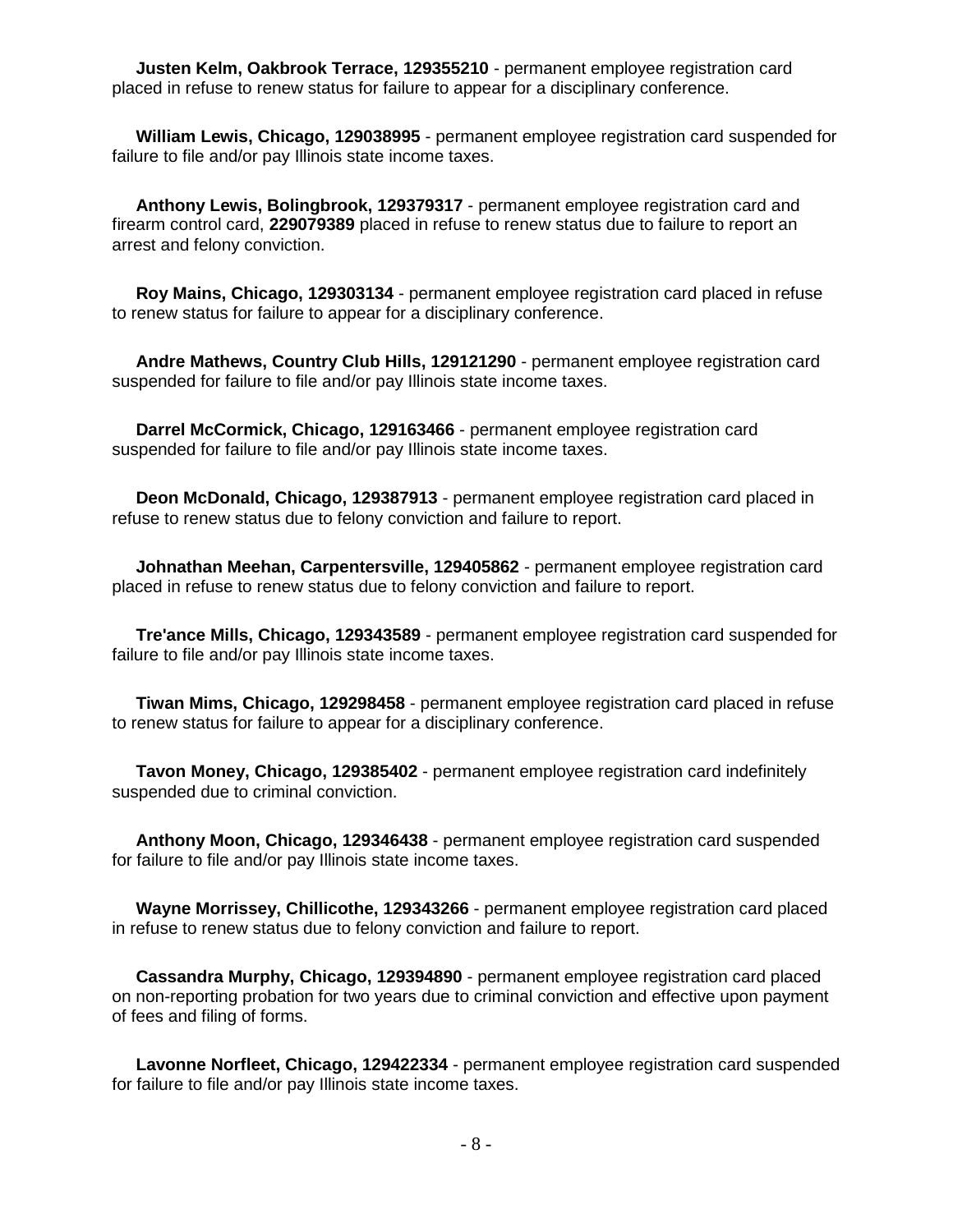**James Pass, Chicago, 129240946** - permanent employee registration card indefinitely suspended for being more than 30 days delinquent in the payment of child support.

 **Otis Patterson, Calumet City, 129378908** - permanent employee registration card placed in refuse to renew status for failure to return his employee's property after resignation and failure to file a state tax return.

 **Isis Pippion, Chicago, 129425779** - permanent employee registration card suspended for failure to file and/or pay Illinois state income taxes.

 **Paul Prorok, North Riverside, 129171862** - permanent employee registration card placed in refuse to renew status for failure to appear for a disciplinary conference.

 **Marcus Rayford, Aurora, 129414431** - permanent employee registration card placed in refuse to renew status for failure to appear for a disciplinary conference.

 **Deshun Robinson, Chicago, 129289703** - permanent employee registration card suspended for failure to file and/or pay Illinois state income taxes.

 **Joseph Rodts, Normal, 129348767** - permanent employee registration card placed in refuse to renew status due to felony conviction and failure to report.

 **Donnie Shinaul, Chicago, 129386239** - permanent employee registration card and firearm control card, **229080055** placed in refuse to renew status due to failure to report an arrest and felony theft conviction.

 **Lavel Smith, Chicago, 129405439** - permanent employee registration card placed in refuse to renew status for failure to appear for a disciplinary conference.

 **Michael Smith, Peoria, 129401968** - permanent employee registration card placed in refuse to renew status for failure to appear for a disciplinary conference.

 **Antonio Stevens, Dolton, 129410906** - permanent employee registration card suspended for failure to file and/or pay Illinois state income taxes.

 **Edna Stidhum, Chicago, 129304712** - permanent employee registration card suspended for failure to file and/or pay Illinois state income taxes.

 **Musa Swarray, Chicago, 129325928** - permanent employee registration card placed on non-reporting probation for three years due to criminal conviction and failure to report.

 **Judy Thompson, Chicago, 129423575** - permanent employee registration card suspended for failure to file and/or pay Illinois state income taxes.

 **James Toomer, Chicago, 129432973** - permanent employee registration card issued and placed on non-reporting probation for one year and prohibited from being issued a firearm control card during probation due to criminal conviction.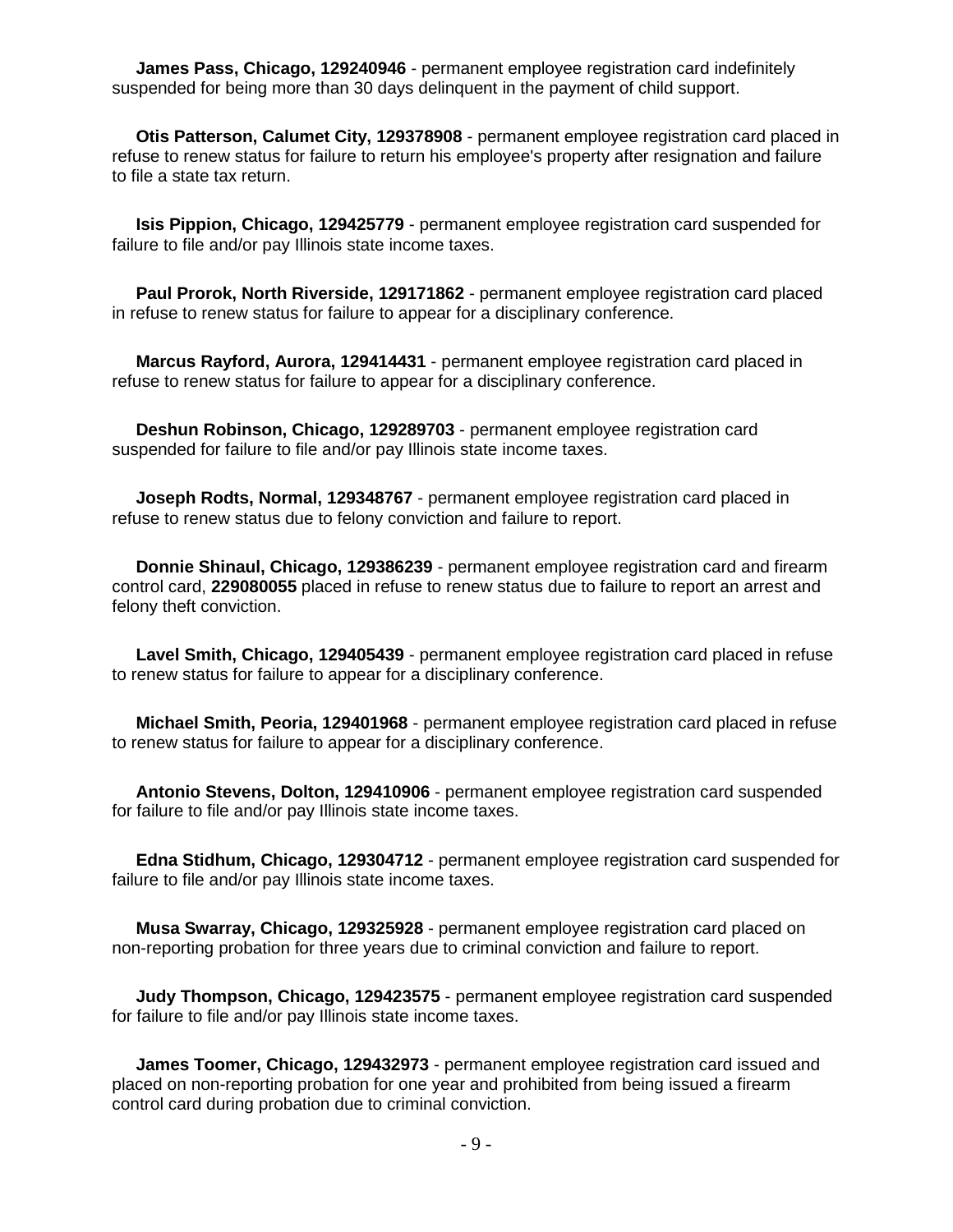**Noell Turner, Chicago, 129281762** - permanent employee registration card restored to nonreporting probation for one year effective upon payment of fees and filing of forms.

 **Terrance Walls, Havana, 129402488** - permanent employee registration card placed in refuse to renew status due to felony conviction and failure to report.

 **Valene Washington, Chicago, 129288327** - permanent employee registration card suspended for failure to file and/or pay Illinois state income taxes.

 **Larun Washington, Matteson, 129382473** - permanent employee registration card placed in refuse to renew status for failure to appear for a disciplinary conference.

 **Jesse Wheeler, Chicago, 129120643** - permanent employee registration card placed in refuse to renew status for conviction of Class 4 felony aggravated assault with use of a firearm against a peace officer and failure to report this conviction as required by statute.

 **Michael Whitney, Chicago, 129327729** - permanent employee registration card placed in refuse to renew status for failure to appear for a disciplinary conference.

 **Rodney Wilson, Calumet City, 129432593** - permanent employee registration card issued and placed on non-reporting probation for two years and prohibiting issuance of a firearm control card during probation due to criminal conviction and failure to report.

 **Faye Wilson, Chicago, 129412481** - permanent employee registration card placed on nonreporting probation for one year due to criminal conviction and failure to report effective upon payment of fees and filing of forms.

 **Louis Withers, Chicago, 129052204** - permanent employee registration card renewed on non-reporting probation for two years effective upon payment of fees and filing of forms.

 **Kiko Wright, Chicago, 129343059** - permanent employee registration card placed on definite non-reporting probation for five years due to criminal conviction and failure to report.

 **Michael Young, Joliet, 129281268** - permanent employee registration card placed in refuse to renew status for failure to appear for a disciplinary conference.

## **FUNERAL DIRECTOR AND EMBALMER**

 **Christopher Chelbana, Dyer, IN, 034015299** - funeral director and embalmer license reprimanded and fined \$2,500 after failed to obtain required documentation prior to transporting a decedent out of state for burial.

 **William Elias, Streator, 034014652** - funeral director and embalmer license indefinitely suspended based on unprofessional conduct and performing any act or practice that violates the Illinois Funeral Directors and Embalmers Licensing Codes or it Rules.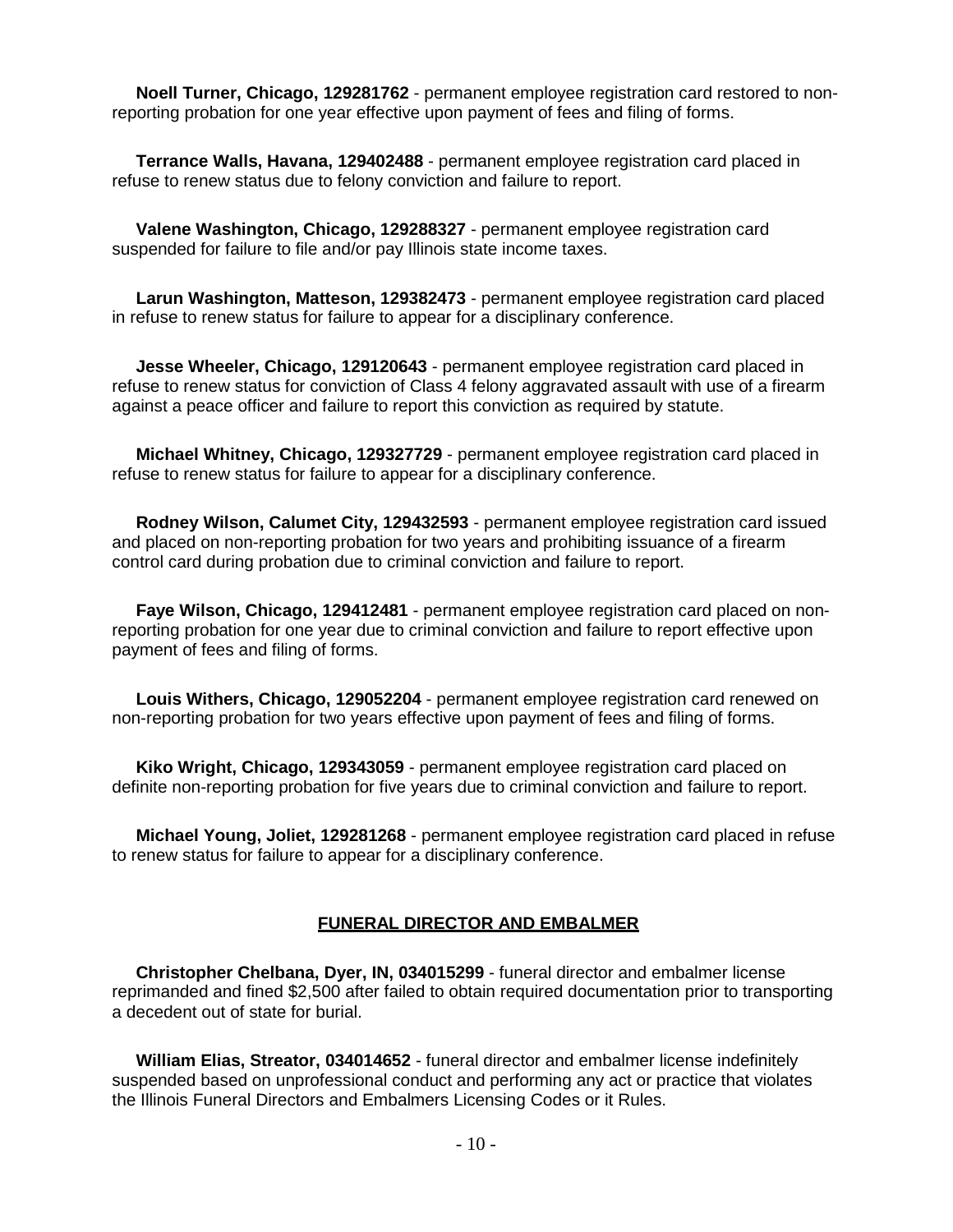**Richard Tapella, Shorewood, 034011167** - funeral director and embalmer license reprimanded and fined \$1,000 after failed to obtain necessary documentation prior to a decedent being transported out of state for burial.

#### **IL ROOFING**

 **A and E Roofing, Palatine, 104004093** - roofing contractor license placed in refuse to renew status based on aiding and assisting unlicensed practice of roofing contracting and unprofessional conduct.

 **DVK Construction, Inc., Palos Hills, 104016818** - roofing contractor license reprimanded and fined \$2,500 based on aiding and assisting unlicensed practice of roofing contracting.

 **Espinoza Services Plus, Inc., Melrose Park, 104016827** - roofing contractor license reprimanded and fined \$3,000 based on aiding and assisting unlicensed practice of roofing contracting.

 **Joe Sitko Construction, Chicago, 104008462** - roofing contractor license suspended for failure to file and/or pay Illinois state income taxes.

#### **MASSAGE THERAPY**

 **Winnie Pek Ha Chan, Chicago, 227002347** - massage therapist license suspended for failure to file and/or pay Illinois state income taxes.

 **Deanna Tripp, Westmont, 227011365** - massage therapist license suspended for failure to file and/or pay Illinois state income taxes.

#### **MEDICAL**

 **Umayer Ali, Chicago, 125057876** - temporary medical permit automatically, indefinitely suspended for a minimum of 12 months for violation of a Care, Counseling and Treatment Agreement.

 **Erica Hartl, Chicago, 036103206** - physician and surgeon license placed on indefinite probation for a minimum of three years for overprescribing Phentermine Hydrochloride and other controlled substances.

 **Marlene Henze, Channahon, 036093007** - physician and surgeon license suspended for failure to file and/or pay Illinois state income taxes.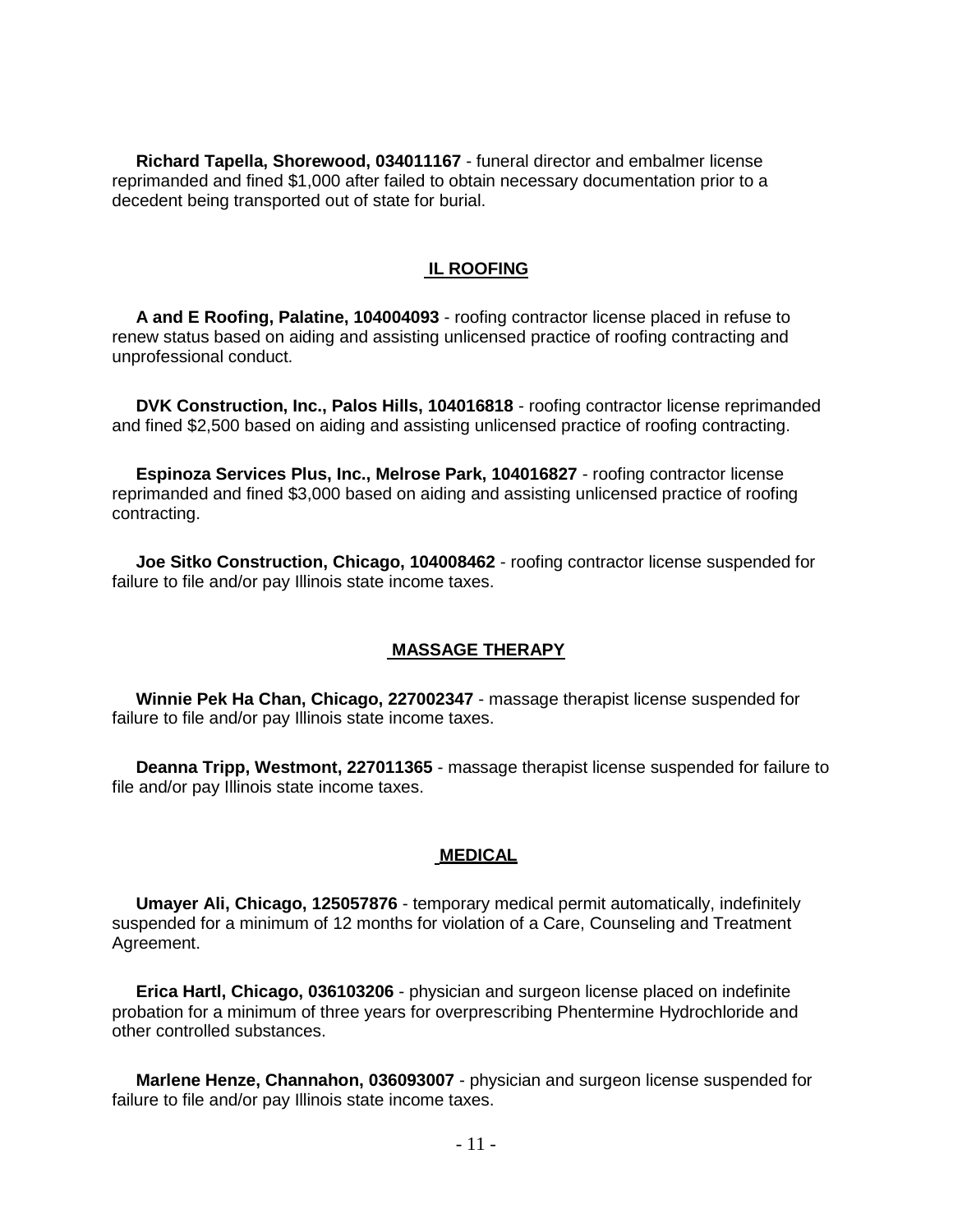**Leon Huddleston, Merrionette Park, 036113839** - physician and surgeon license indefinitely suspended for failure to comply with and produce material pursuant to a subpoena from the Medical Board.

 **Christopher Leone, Springfield, 038010067** - chiropractor license indefinitely suspension re-imposed for a minimum of two years after he plead guilty to armed charges related to Medicare fraud.

 **Melvin Merritt, Belleville, 036120076** - physician and surgeon license suspended for failure to file and/or pay Illinois state income taxes.

 **Linda Palumbo, Willowbrook, 036090435** - physician and surgeon license reprimanded and must complete 20 hours of CME's in record keeping and documentation after the Department received a mandatory report that respondent settled a medical malpractice lawsuit for an alleged diagnosis of appendicitis.

 **Narayanarao Ravishankar, Chicago, 036077082** - physician and surgeon license indefinitely suspended for a minimum of three years and fined \$15,000 and controlled substance license, **336082268**, indefinitely suspended for a minimum of three years for dishonorable and immoral conduct against patient.

 **Ahmed Raziuddin, Chicago, 036070594** - physician and surgeon license reprimanded and must complete continuing education for failure to properly treat respiratory distress ultimately resulting in the death of the patient.

 **Aref Senno, Chicago, 036046333** - physician and surgeon license suspended for failure to file and/or pay Illinois state income taxes.

 **George Woods, Oakland, CA, 036app3755365** - physician and surgeon license issued with reprimand based on a 1995 reprimand entered by the Medical Board of California.

## **MEDICAL CANNABIS**

 **Laura Renner, Rockford, 282414001** - registered agent-in-charge license and **registered agent license, 283464489** placed in refuse to renew status due to allegations that respondent signed off on a delivery manifest and accepted items that were not physically received at a dispensary.

#### **NURSING**

 **Raquel Ambriz-Sanchez, Corpus Christi, TX, 041342616** - registered nurse license and **209013933,** advanced practice nurse license indefinitely suspended due to a sister-state discipline by the Texas State Board of Nursing.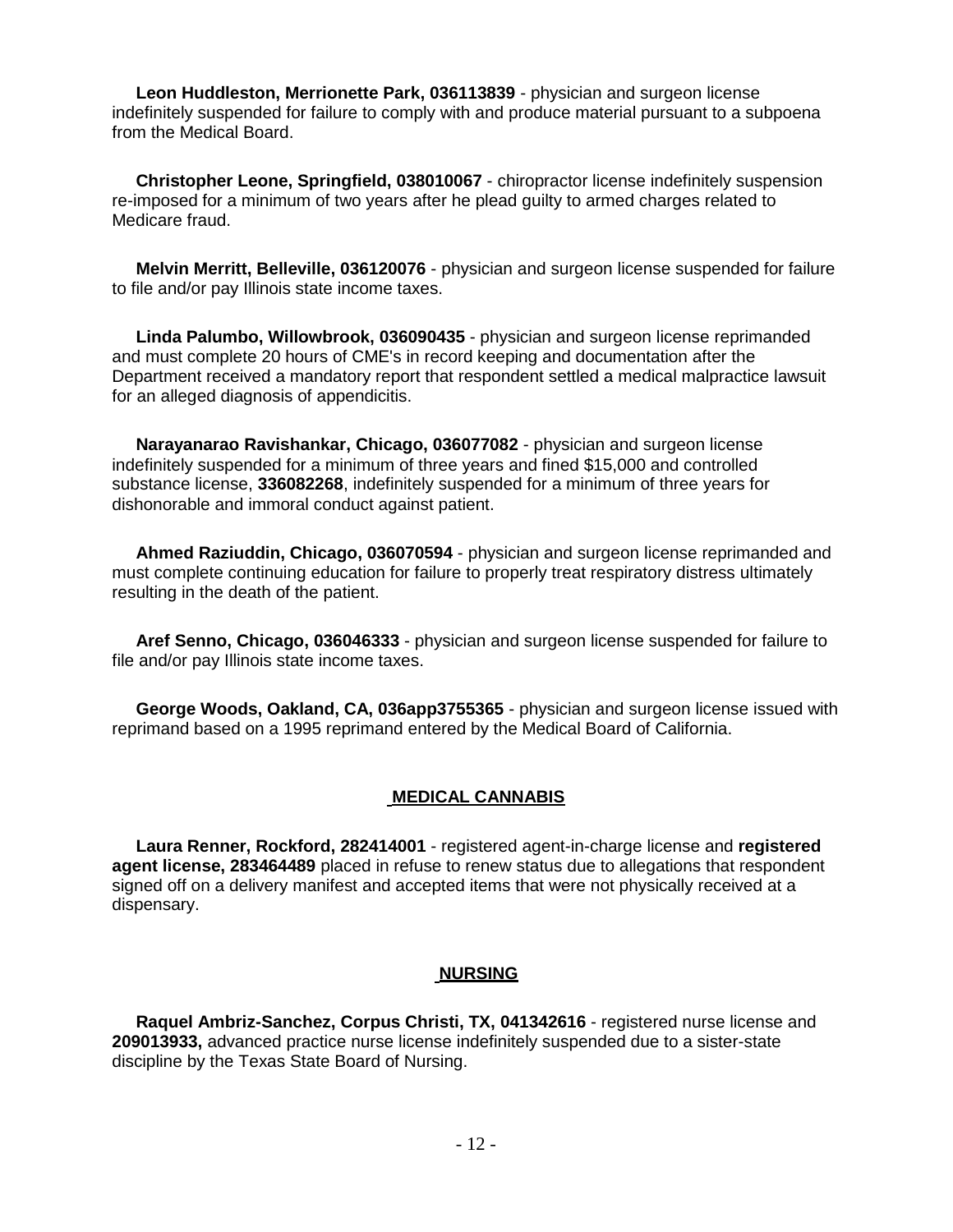**April Austin, Lincoln, 043090252** – licensed practical nurse license placed in refuse to renew status due to a criminal conviction.

 **Shamekia Bennett, Belleville, 043111189** - licensed practical nurse license suspended for failure to file and/or pay Illinois state income taxes.

 **Ronald Bernard, Mason City, IA, 041191925** - registered nurse license placed in refuse to renew status due to a sister-state discipline in the state of Missouri.

 **Barbara Brenner, Farmington, NM, 041227783** - registered nurse license placed in refuse to renew license due to a sister-state discipline by the New Mexico State Board of Nursing.

 **Celia Brimage, Chicago, 043086382** - licensed practical nurse license placed in refuse to renew status due to a sister-state discipline.

 **Linda Carnahan, Chandler, AZ, 041298054** - registered nurse license indefinitely suspended due to a sister-state discipline in the state of Arizona.

 **Jacqueline Carr, Hazel Crest, 043123513** - licensed practical nurse license suspended for failure to file and/or pay Illinois state income taxes.

 **Steven Conlee, Iron River, MI, 041296381** - registered nurse license indefinitely suspended due to a sister-state discipline in the state of Texas.

 **Judy Cottrell, Lake Village, IN, 041298132** - registered nurse license permanently revoked due to conviction of battery against a disabled person during patient treatment.

 **Deborah Coughlin, Burbank, 041254349** - registered nurse license suspended for failure to file and/or pay Illinois state income taxes.

 **Gwenetta Creacy, Auburn, 041326603** - registered nurse license reprimanded due to a sister-state discipline.

 **Eden Dabu, Merrillville, IN, 041267807** - registered nurse license placed in refuse to renew status due to a sister-state discipline.

 **Rosemary Davison, Bloomington, 041324978** - registered nurse license placed on indefinite probation for a minimum of three years for being intoxicated on duty at a facility in the State of Illinois.

 **Jerilyn Deguzman, Niles, 041359186** - registered nurse license indefinitely suspended for a minimum of one year, effective retroactive to December 20, 2018 due to a conviction for conspiracy to commit healthcare fraud.

 **David Dunn, Dutch Harbor, AK, 041373922** - registered nurse license permanently revoked due to conviction of aggravated criminal sexual abuse.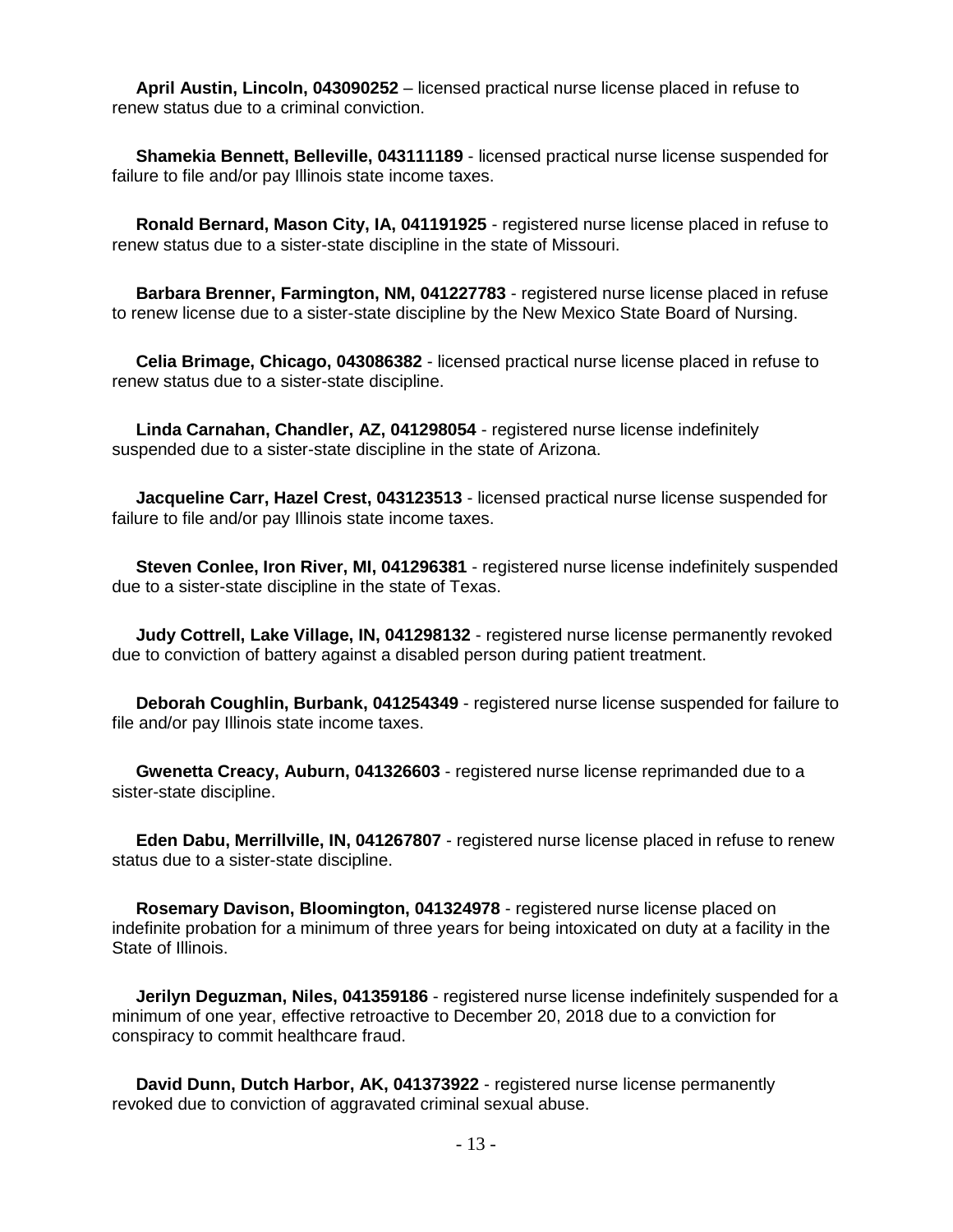**Neal Evans, Urbana, 041340689** - registered nurse license placed on indefinite probation for a minimum of five years for having used an employer's laptop computer to access a pornographic website and view images.

 **Debra Flowers-Baker, Chicago, 043123989** - licensed practical nurse license suspended for failure to file and/or pay Illinois state income taxes.

 **Patti Franklin, Richton Park, 041359131** - registered nurse license restored to indefinite probation with work restrictions effective upon payment of fees, filing of forms and submitting certificates of continuing education.

 **Julia Gervais, Round Lake, 041356773** - registered nurse license restored to indefinite probation for a minimum of two years with work restrictions effective upon payment of fees and filing of forms.

 **Tammy Glore, Mendota, 041385811** - registered nurse license reprimanded due to failure to appropriately staff the facility at which she was the Director of Nursing.

 **Jonathan Hanson, Quincy, 041428446** - registered nurse license reprimanded due to a sister-state discipline by the Iowa State Board of Nursing.

 **Angela Harris, Chicago, 041341793** - registered nurse license suspended for failure to file and/or pay Illinois state income taxes.

 **John Hayes, Chicago, 041474867** - registered nurse license issued with reprimand due to multiple criminal incidents.

 **Nathasha Hedden, Fairfield, 043113034** - licensed practical nurse license placed on probation for two years with work restrictions because of having administered medication to patients without having conducted an assessment and created false patient records.

 **Patricia Hoover, Dolton, 041332457** - registered nurse license suspended for failure to file and/or pay Illinois state income taxes.

 **Nicole Huffman, Hamilton, 043104230** - licensed practical nurse license placed in refuse to renew status due to a felony conviction for drug possession.

 **Brittany Ingles, Sorento, 041396647** - registered nurse license revoked for felony convictions regarding residential burglary and possession of methamphetamines.

 **Kathy Janicki, Western Springs, 041305437** - registered nurse license automatically, indefinitely suspended for a minimum of 12 months due to violating a Consent Order by failing to comply with terms of probation.

 **Philomena John, Evergreen Park, 043123104** - licensed practical nurse license placed on probation for two years because of having falsified patient records at a facility in the state of Illinois.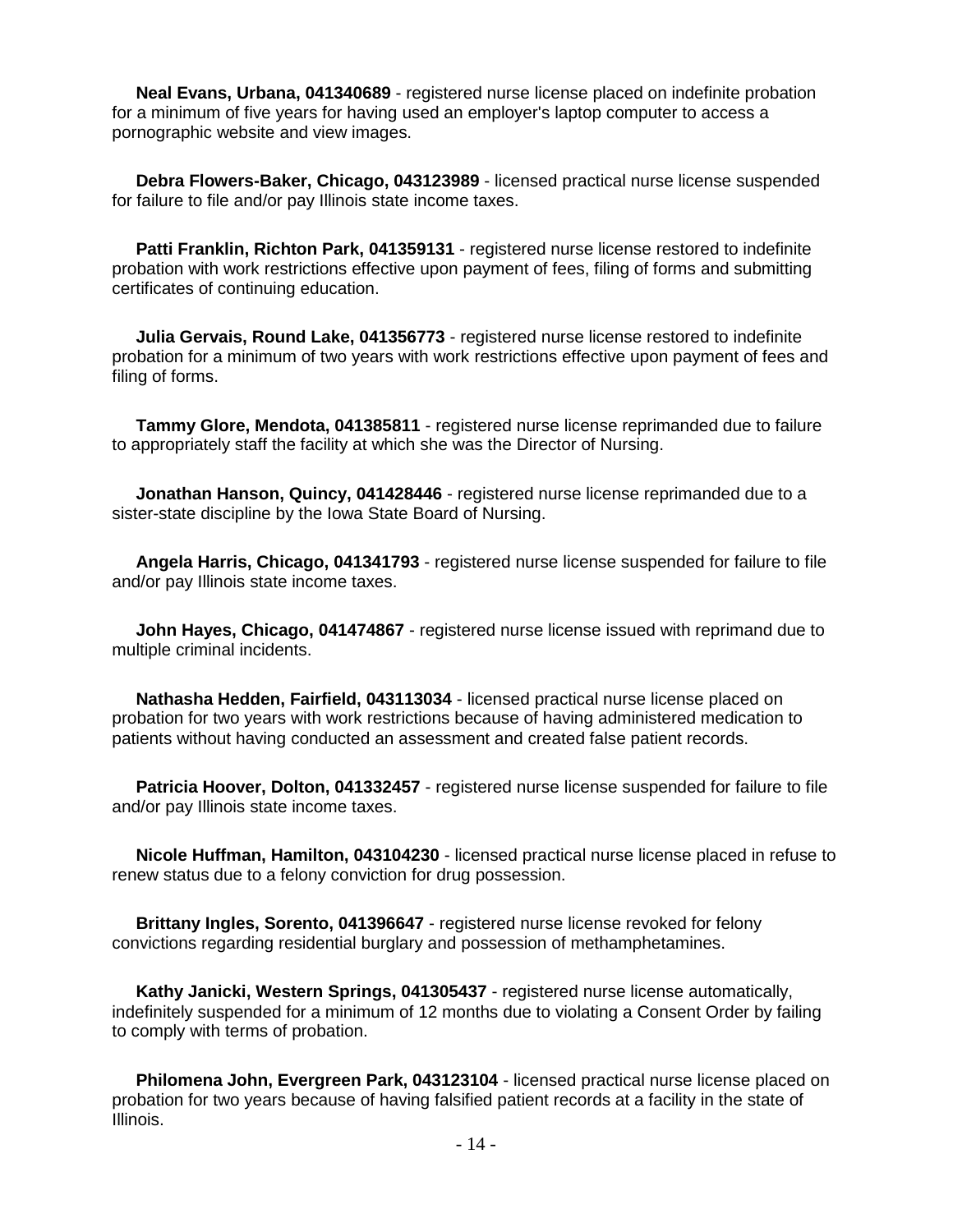**Kathleen Johnson, East Moline, 043112966** - licensed practical nurse license suspended for failure to file and/or pay Illinois state income taxes.

 **Tiffany Johnston, Centralia, 041354233** - registered nurse license placed on probation for 30 months with work restrictions after respondent pled guilty to and was found guilty of, one count of unlawful possession of a controlled substance, a Class 4 Felony and was sentenced to First Offender Probation.

 **Freda Knorr, Kenosha, WI, 043071767** - licensed practical nurse license suspended for failure to file and/or pay Illinois state income taxes.

 **Charity Kostelac, Fairview Heights, 209013777** - advanced practice nurse license placed in refuse to renew status due to guilty plea to Obtaining a Controlled Substance by Fraud.

 **Dionne Latham, Chicago, 043088402** - licensed practical nurse license suspended for failure to file and/or pay Illinois state income taxes.

 **Evan Ledet, McHenry, 043116282** - licensed practical nurse license reprimanded due to unprofessional conduct and respondent's failure to report his termination from Great Lakes Caring in Des Plaines, Illinois to the Department.

 **Katherine Loudon, Charleston, 041411725** - registered nurse license and **043111294**, licensed practical nurse license reprimanded due to unprofessional conduct.

 **Evelyn Lunford, Sullivan, 043052804** - licensed practical nurse license permanently relinquished due to patient abuse at a facility in the state of Illinois.

 **Feliz Malapitan, Hanover Park, 041362772** - registered nurse license reprimanded and must complete additional continuing education courses for having been terminated from a facility of State for complaints of having bullied and threatened co-workers when she was employed as a "charge nurse".

 **Kimberly Mates, Rock Island, 043106756** - licensed practical nurse license indefinitely suspended due to drug diversion.

 **Carrina McCraw, Rock Island, 041384281** - registered nurse license placed in refuse to renew status due to a failure to report criminal convictions and said criminal history.

 **Bethany Mellor, Rushville, 041355988** - registered nurse license is placed on indefinite probation with work restrictions for a minimum of three years after respondent pled guilty to and was found guilty, one count of unlawful possession of cannabis, a class A misdemeanor and was sentenced to supervision. The sentence was a result of an incident in which respondent fraudulently called in and picked up a prescription for substances while employed as a registered nurse for a facility in the state of Illinois. In addition, respondent was terminated from a facility in the state of Illinois for a positive screen.

 **Brigitte Montgomery, Portland, OR, 041288819** - registered nurse license placed in refuse to renew status due to a sister-state violation.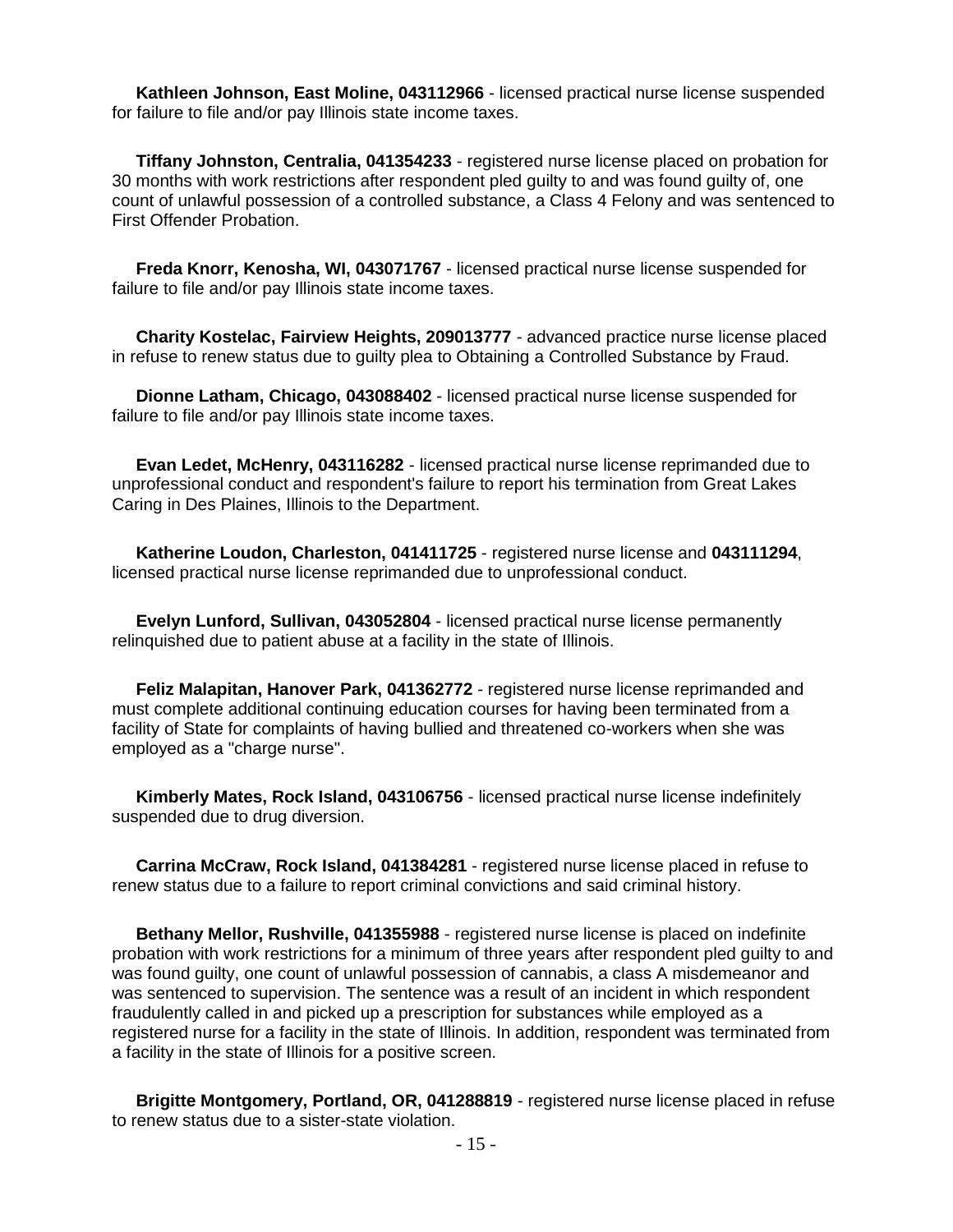**Rachael Moyers, Montgomery, 041397010** - registered nurse license indefinitely suspended for diversion of controlled substances; testing positive for controlled substances; failing to prepare proper records of patient care and treatment at a facility in the state of Illinois; failing to report having been terminated from the facility and failing to submit evaluation to Department.

 **Rosalind Nickens, Tinley Park, 043068681** - licensed practical nurse license placed on probation for nine months for pleading guilty to Class 4 Felony theft and subsequently entering into a Second Chance Probation Order and failing to report to the Department.

 **Patsy Nolen, Carrier Mills, 043082549** - licensed practical nurse license revoked for patient abuse and death.

 **Carlene Pappas, Chatham, 041298667** - registered nurse license placed in refuse to renew status after failed to submit to a mandatory screen following suspicion of impairment at a facility in Illinois. In addition, charges are pending against respondent for driving under the influence of alcohol in June 2018 and July 2018.

 **Erin Patti, Glendale, AZ, 041330973** - registered nurse license restored to indefinite probation for a minimum of three years.

 **Contessa Ramsey-Blount, St. Louis, MO, 041200212** - registered nurse license suspended for failure to file and/or pay Illinois state income taxes.

 **Julius Reed, Norfolk, VA, 041417030** - registered nurse license suspended for failure to file and/or pay Illinois state income taxes.

 **Cynthia Roach, Chicago, 041189505** - registered nurse license placed in refuse to renew status due to a sister-state discipline in the state of Kentucky.

 **Angel Roberson, Rockford, 043125102** - licensed practical nurse license reprimanded due to unprofessional conduct.

 **LaShawn Robinson, Calumet City, 043122571** - licensed practical nurse license suspended for failure to file and/or pay Illinois state income taxes.

 **Angela Saggio, Granite City, 043104919** - licensed practical nurse license placed in refuse to renew status due to a felony conviction for possession of a controlled substance.

 **Tianna Sanders, Dolton, 043114190** - licensed practical nurse license reprimanded due to a felony conviction of Attempted Theft/Control of less than \$500 in Cook County, Illinois.

 **Vickie Sellers, Joliet, 043066857** - licensed practical nurse license suspended for failure to file and/or pay Illinois state income taxes.

 **Rebecca Shank, Rockford, 043102771** - licensed practical nurse license indefinitely suspended due to a sister-state discipline in the states of Indiana and Colorado.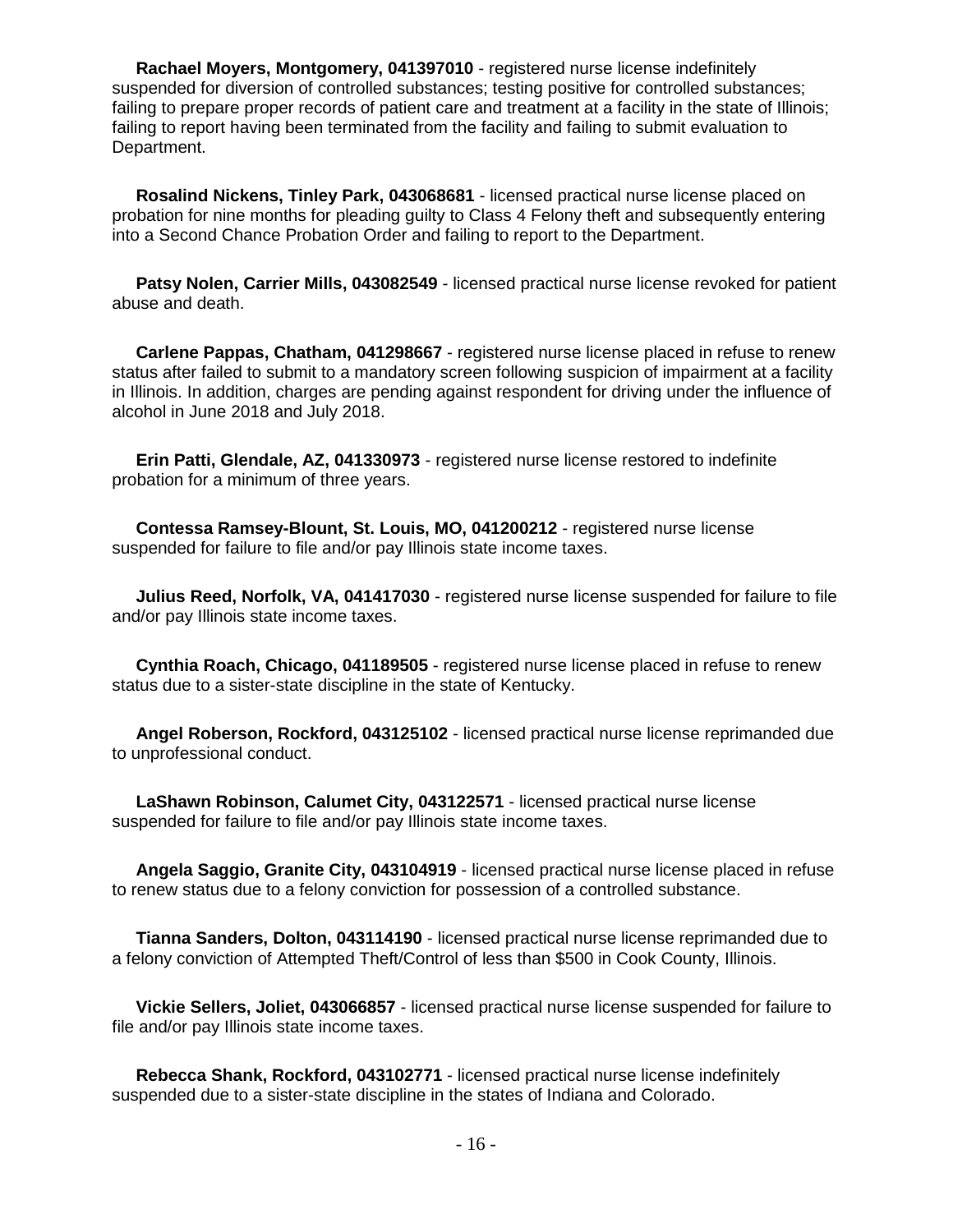**Brandi Smith, Ooltewah, 041448606** - registered nurse license placed in refuse to renew status due to a sister-state discipline in the state of Kansas.

 **Melody Thompson, Chicago, 043110655** - licensed practical nurse license suspended for failure to file and/or pay Illinois state income taxes.

 **Kiki Walker, Madison, WI, 041389267** - registered nurse license reprimanded due to a sister-state discipline.

 **Idella Washington, Chicago, 041448736** - registered nurse license suspended for failure to file and/or pay Illinois state income taxes.

 **Melinda West, Decatur, 043101682** - licensed practical nurse license suspended for failure to file and/or pay Illinois state income taxes.

 **Terry Williams, Collinsville, 043114819** - licensed practical nurse license placed on indefinite probation due to a criminal conviction by the Circuit Court of St. Clair County, Illinois.

 **Kathryn Wirth, Mount Carmel, 041474858** - registered nurse license issued with reprimand due to discipline in another jurisdiction based on two guilty pleas.

 **Eva Wojnarowicz, Dyer, IN, 041372026** - registered nurse license restored to indefinite probation for a minimum of two years.

#### **NURSING HOME ADMINISTRATOR**

 **Melvin Siegel, Lincolnwood, 044000829** - nursing home administrator license indefinitely suspended for failure to file and/or pay Illinois state income taxes.

#### **OPTOMETRY**

 **William Brand, Arlington Heights, 046006654** - optometrist license suspended for 60 days, effective February 15, 2019, followed by indefinite probation for a minimum of one year for creating a false medical chart for a patient.

#### **PHARMACY**

 **Patricia Beale, Tinley Park, 049091435** - pharmacy technician license placed in refuse to renew status due to drug diversion.

 **Katherine Berry, Markham, 049152868** - pharmacy technician license indefinitely suspended for being more than 30 days delinquent in the payment of child support.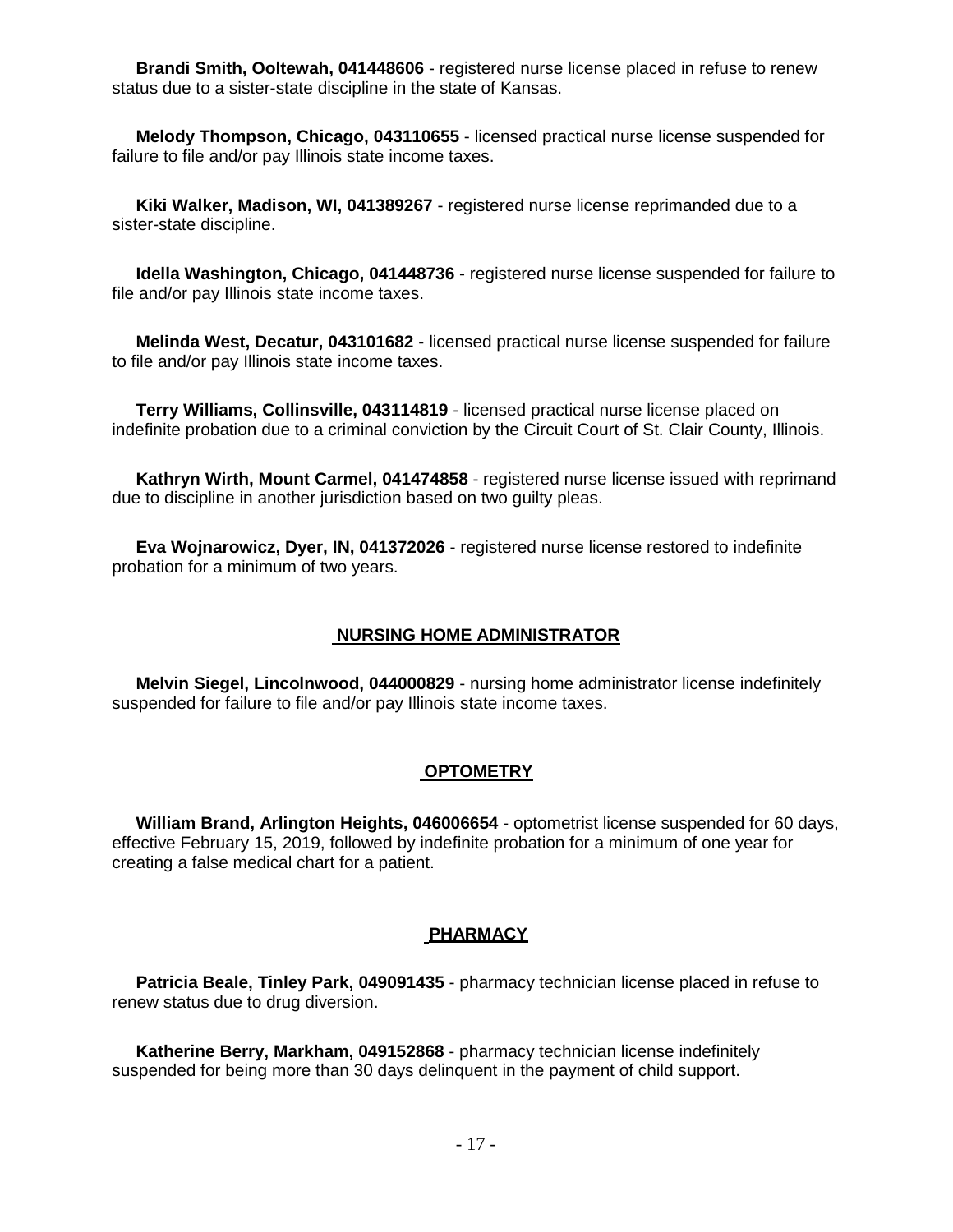**Kira Kuo, Naperville, 049237987** - pharmacy technician license placed in refuse to renew status for alleged diversion of controlled substances.

 **MedQuest, North Salt Lake, UT, 054014737** - non-resident pharmacy license reprimanded for failing to timely notify the Department of multiple sister-state disciplines originating with a 2007 discipline by the Board of Pharmacy of LA for shipping prescriptions to residents without an out-of-state permit and thereafter by the Boards of Pharmacy of OK, ME, HI, TX, MI, and AL based on the LA discipline.

 **Jatinkumar Patel, Wheaton, 051037343** - pharmacist license suspended for failure to file and/or pay Illinois state income taxes.

 **Urmelaben Patel, Wheaton, 049133410** - pharmacy technician license suspended for failure to file and/or pay Illinois state income taxes.

 **Mehreen Shamim, Romeoville, 049197426** - pharmacy technician license placed in refuse to renew status based on allegations of unprofessional conduct.

 **Stokes Healthcare Inc, Mount Laurel, NJ, 054017688** - pharmacy license reprimanded and fined \$2,000 due to disciplines in states of North Carolina and New Jersey, and failure to report disciplines within 60 days.

 **Ian Taylor, Pekin, 049255091** - pharmacy technician license voluntarily surrendered due to his having diverted controlled substances.

 **Wickliffe Pharmaceuticals, Inc., Lexington, KY, 054016768** - non-resident pharmacy license reprimanded and fined \$1,000 and controlled substance license, **320009652**  reprimanded based on sister-state disciplines.

#### **PHYSICAL THERAPY**

 **Lawrence Laws, Lynwood, 160006218** - licensed physical therapist assistant license suspended for failure to file and/or pay Illinois state income taxes.

 **Karen Targo, Genoa City, 070017390** - physical therapist license reprimanded as result of a May 23, 2018 sister-state disciplinary action imposed by the Wisconsin Physical Therapy Examining Board related to improper record keeping practice concerning respondent's documentation of physical therapy care and treatment provided to a patient.

#### **PODIATRIST**

 **Michael Doyle, Chicago, 016005819** - podiatrist license to be issued with reprimand due to a sister-state action in Virginia.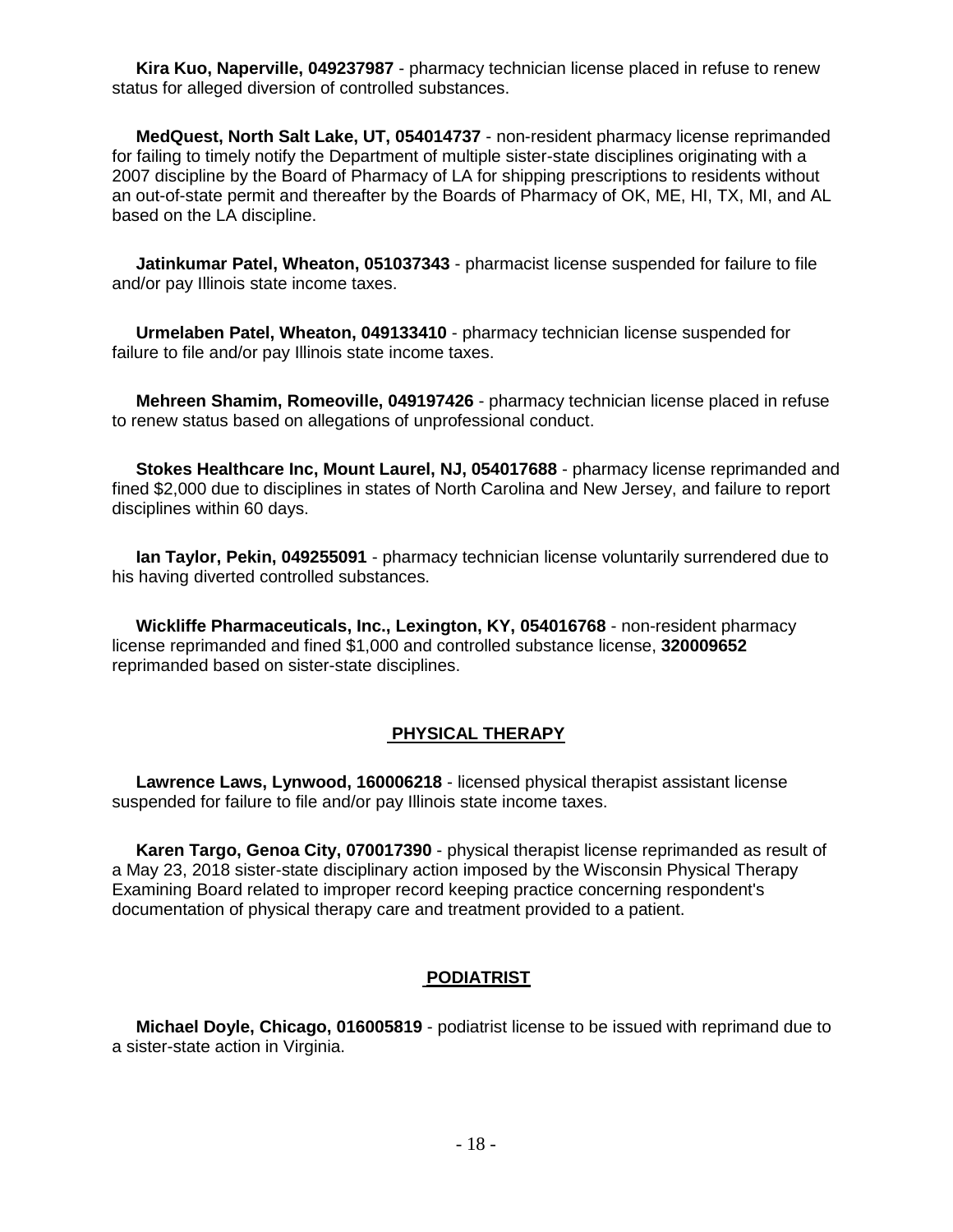## **PUBLIC ACCOUNTANT**

**Curtis Disrud, Oconomowoc, WI, 065047650** - licensed certified public accountant license is placed on two-year non-reporting probation due to sanctions imposed by the Securities and Exchange Commission.

## **PROFESSIONAL ENGINEERS**

**Tyiase Hasan, Matteson, 061030026** - enrolled professional engineer intern license suspended for failure to file and/or pay Illinois state income taxes.

## **SURGICAL ASSISTANT AND TECHNOLOGIST**

**Keshawn Gardner, Flossmoor, 238000453** - registered surgical assistant license indefinitely suspended for being more than 30 days delinquent in the payment of child support.

## **VETERINARY**

**Mary Achille, Port Barrington, 090011489** - veterinarian license must complete and submit 20 additional hours of continuing education due to unprofessional conduct.

**Geoffrey Connell, Stillman Valley, 090003913** - veterinarian license ordered to cease practicing veterinary medicine while license is revoked.

**Andrew Kaiser, Quincy, 090004609** - veterinarian license indefinitely suspended for a minimum of three years following his plea of guilty to a class a misdemeanor, unprofessional conduct, and unlicensed practice.

## **DIVISION OF REAL ESTATE**

## **UNLICENSED**

**Adeniyi Anthony Egbowon, Naperville** - ordered to cease and desist the unlicensed practice of real estate and assessed a \$50,000 civil penalty because he was found to have practiced, offered to practice, attempted to practice, or held himself out to practice as a broker without being licensed under the Real Estate License Act of 2000.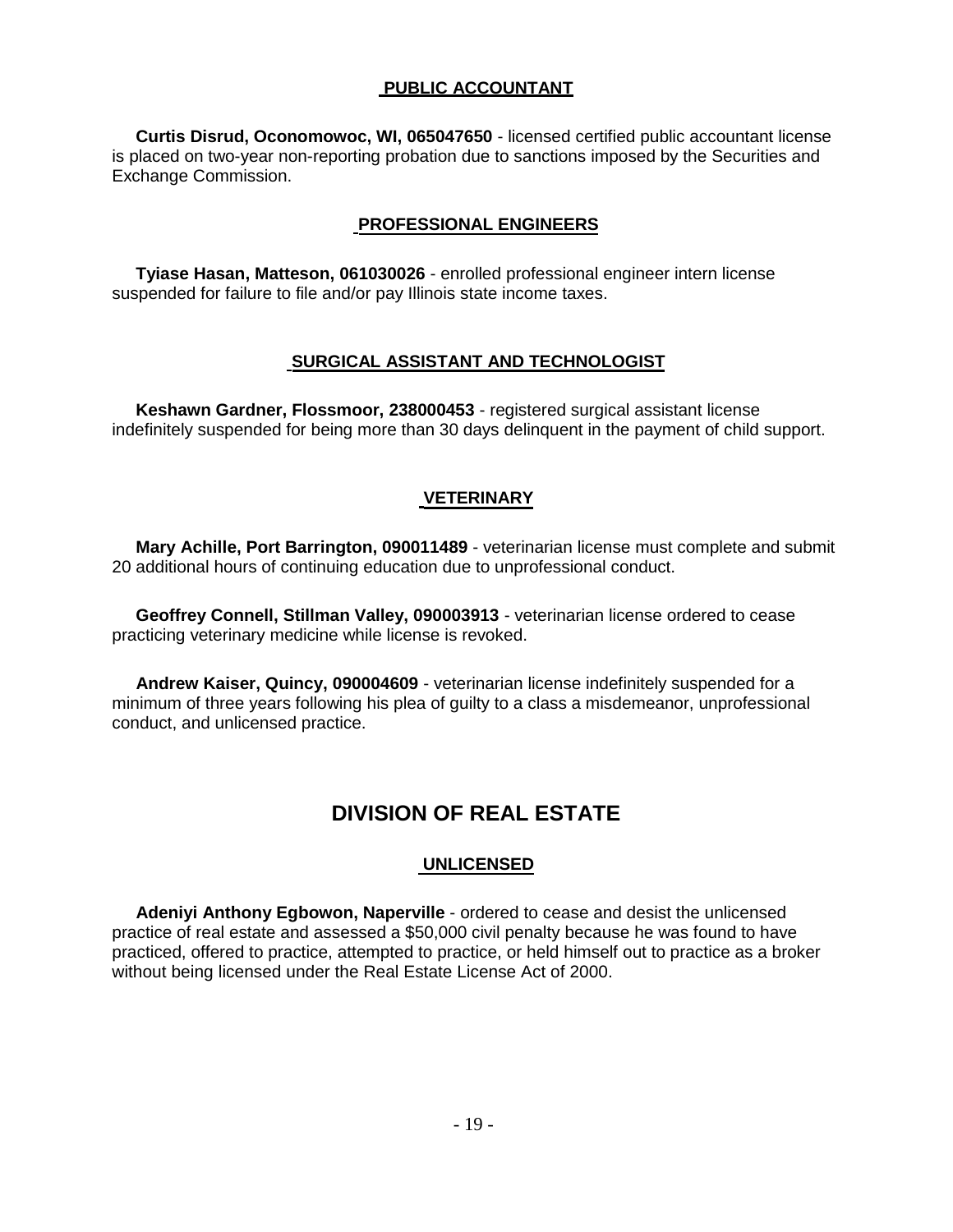#### **APPRAISAL**

 **Craig Foley, Chicago, 556004681** - certified residential real estate appraiser license ordered to take additional education due to the development of an appraisal report that violated the requirements of USPAP.

 **Eddie Gray Jr, Chicago, 553001333** - certified general real estate appraiser license suspended for failure to file and/or pay Illinois state income taxes.

 **Audrey Green, Country Club Hills, 556002151** - certified residential real estate appraiser license suspended for failure to file and/or pay Illinois state income taxes.

 **Shirley St Germaine, Bonfield, 556000281** - certified residential real estate appraiser license surrendered due to producing a misleading appraisal report in violation of USPAP.

 **Don St Germaine Jr, Bonfield, 556000414** - certified residential real estate appraiser license reprimanded and fined \$5,000 for developing and preparing an appraisal that failed to include the proper intended user and contained additional errors and omissions which resulted in an appraisal that was misleading and lacked credibility in violation of USPAP.

#### **HOME INSPECTOR**

 **Ruben Arias, Northlake, 450011790** - home inspector license suspended for failure to file and/or pay Illinois state income taxes.

 **Michael Bahan, Freeburg, 450010978** - home inspector license fined \$500 for failure to complete his continuing education prior to renewing his license and for stating on his renewal application that he had completed the education.

 **Michael Borkstrom, Highland, IN, 450011024** - home inspector license fined \$500 for failure to complete his continuing education prior to renewing his license and for stating on his renewal application that he had completed the education.

 **John Capodice, Bloomington, 450002836** - home inspector license fined \$500 for failure to complete his continuing education prior to renewing his license and for stating on his renewal application that he had completed the education.

 **Joe Colucci, Volo, 450010944** - home inspector license fined \$500 for failure to complete his continuing education prior to renewing his license and for stating on his renewal application that he had completed the education.

 **Mark Crowley, Bettendorf IA, 450001295** - home inspector license fined \$500 for failure to complete continuing education prior to renewing his license and for stating on the renewal application that he had completed the education.

**Timothy Fisher, Bannockburn, 450003826** - home inspector license fined \$500 for failure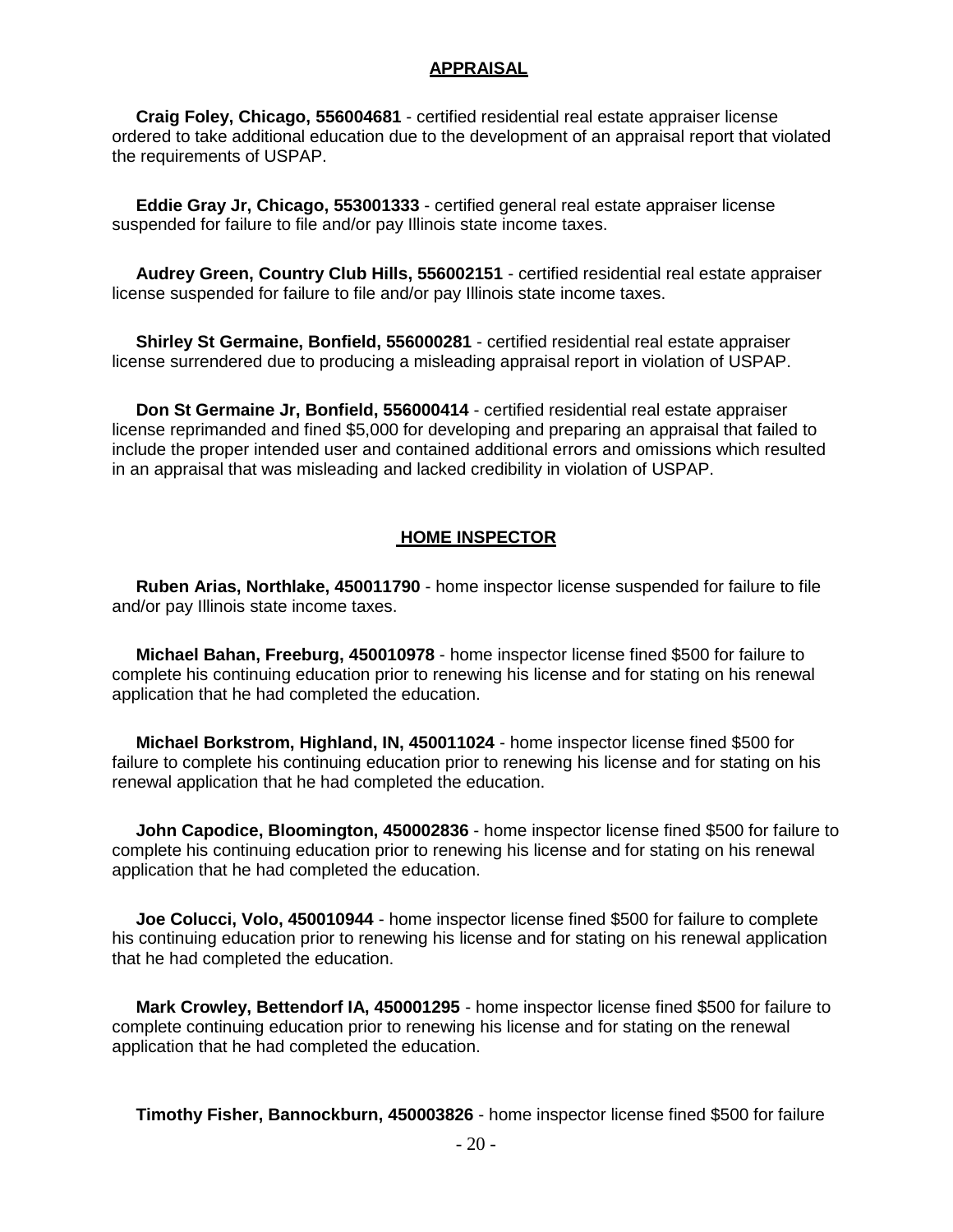to complete his continuing education prior to renewing his license and for stating on his renewal application that he had completed the education.

 **Vincent Fratinardo, Glen Ellyn, 450010858** - home inspector license surrendered for failure to complete his continuing education prior to renewing his license and for stating on his renewal application that he had completed the education.

 **Rodney Fryer, Peoria, 450011006** - home inspector license surrendered for failure to complete his continuing education prior to renewing his license and for stating on his renewal application that he had completed the education.

 **Matthew Gierman, Blue Island, 450010847** - home inspector license surrendered for failure to complete his continuing education prior to renewing his license and for stating on his renewal application that he had completed the education.

 **Francisco Gonzalez, Hinsdale, 450011058** - home inspector license fined \$500 for failure to complete his continuing education prior to renewing his license and for stating on his renewal application that he had completed the education.

 **David Hileman, Durand, 450001614** - home inspector license fined \$500 for failure to complete continuing education prior to renewing his license and for stating on the renewal application that he had completed the education.

 **Raymond Hogan, Cobden, 450000139** – home inspector license fined \$500 for failure to complete his continuing education prior to renewing his license and for stating on his renewal application that he had completed the education.

 **Timothy Kearney, Springfield, 450000317** - home inspection license must complete continuing education fined \$10,000, owed jointly and severally with **B Safe Home Inspections of Illinois, Inc., 451.000836**, real estate home inspection entity license that had a standard practice of proceeding with a home inspection without a signed pre-inspection agreement. The pre-inspection agreement that they used contained a provision that indicate that a client's failure to sign and return it to respondents within 48 hours constituted acceptance.

 **John Kopke, Arlington Heights, 450000318** - home inspector license fined \$500 for failure to complete his continuing education prior to renewing his license and for stating on his renewal application that he had completed the education.

 **Ronald Lang, Whitewater WI, 450001089** - home inspector license fined \$500 for failure to complete continuing education prior to renewing his license and for stating on the renewal application that he had completed the education.

 **Jim McDonald, Rockford, 450001666** - home inspector license fined \$500 for failure to complete continuing education prior to renewing his license and for stating on the renewal application that he had completed the education.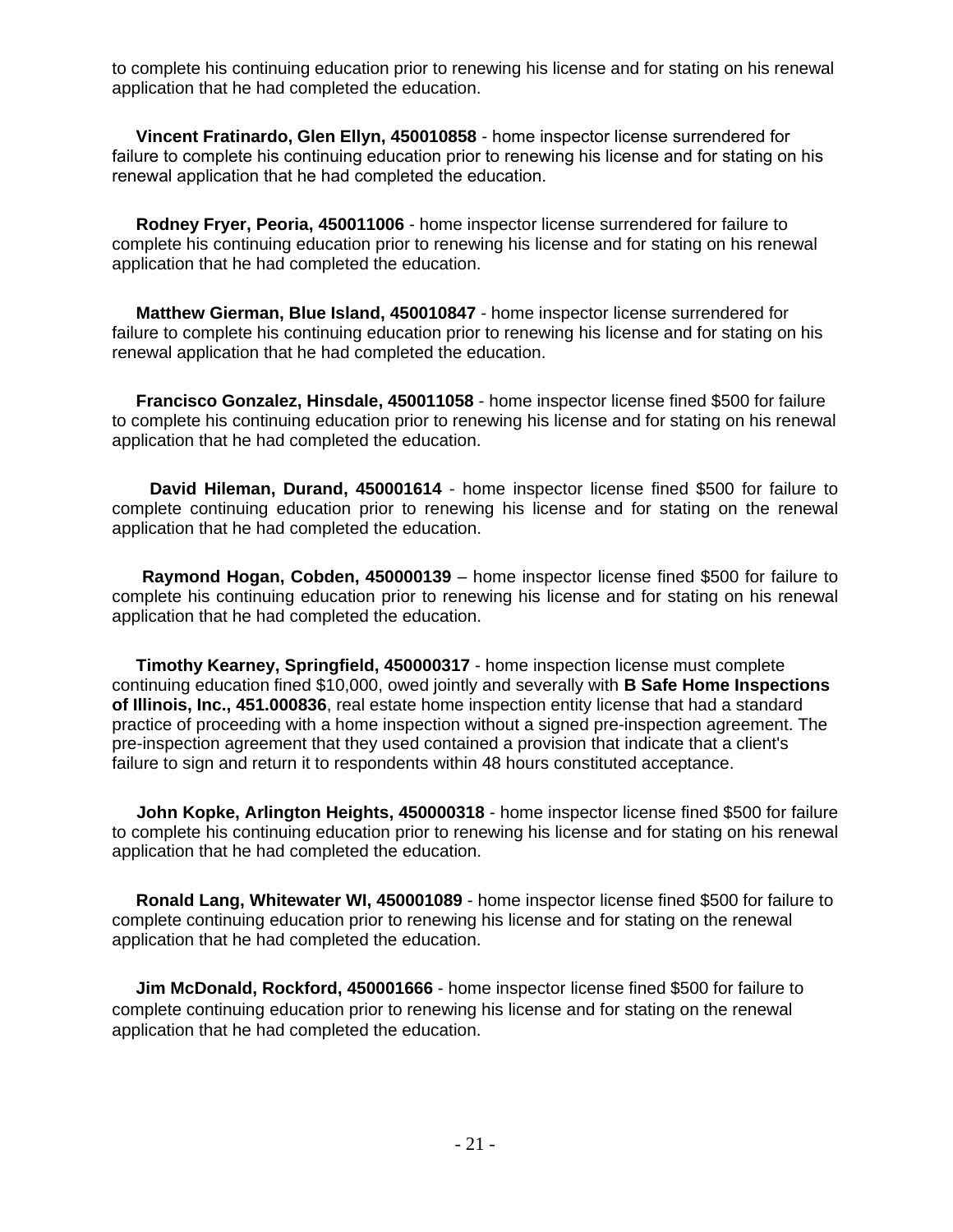**Anthony Migon, Chicago, 450010995** - home inspector license fined \$500 for failure to complete continuing education prior to renewing his license and for stating on the renewal application that he had completed the education.

 **Hiam Naiditch, Skokie, 450000189** - home inspector license suspended for failure to file and/or pay Illinois state income taxes.

 **Mark Repasky, Waukegan, 450000502** - home inspector license fined \$500 for failure to complete his continuing education prior to renewing his license and for stating on his renewal application that he had completed the education.

 **Thomas Sebastian, Chicago, 450001999** - home inspector license surrendered for failure to complete his continuing education prior to renewing his license and for stating on his renewal application that he had completed the education.

 **Douglas Spires, Channahon, 450010780** - home inspector license fined \$500 for failure to complete continuing education prior to renewing his license and for stating on the renewal application that he had completed the education.

 **William Teigeler, Palos Park, 450000654** - home inspector license fined \$500 for failure to complete continuing education prior to renewing his license and for stating on the renewal application that he had completed the education.

 **Don Thorne, Naperville, 450011010** - home inspector license fined \$500 for failure to complete his continuing education prior to renewing his license and for stating on his renewal application that he had completed the education.

 **Michael Tobin, Oak Park, 450002878** - home inspector license fined \$500 for failure to complete his continuing education prior to renewing his license and for stating on his renewal application that he had completed the education.

 **Jeffrey Wadsworth, Chicago, 450000954** - home inspector license fined \$500 for failure to complete his continuing education prior to renewing his license and for stating on his renewal application that he had completed the education.

 **Curtis Wittrock, Algonquin, 450010922** - home inspector license fined \$500 for failure to complete his continuing education prior to renewing his license and for stating on his renewal application that he had completed the education.

 **Kevan Zinn, Hudson, 450001302** - home inspector license fined \$500 for failure to complete his continuing education prior to renewing his license and for stating on his renewal application that he had completed the education.

 **Gregory Ziomek, Chicago, 450010724** - home inspector license surrendered for failure to complete his continuing education prior to renewing his license and for stating on his renewal application that he had completed the education.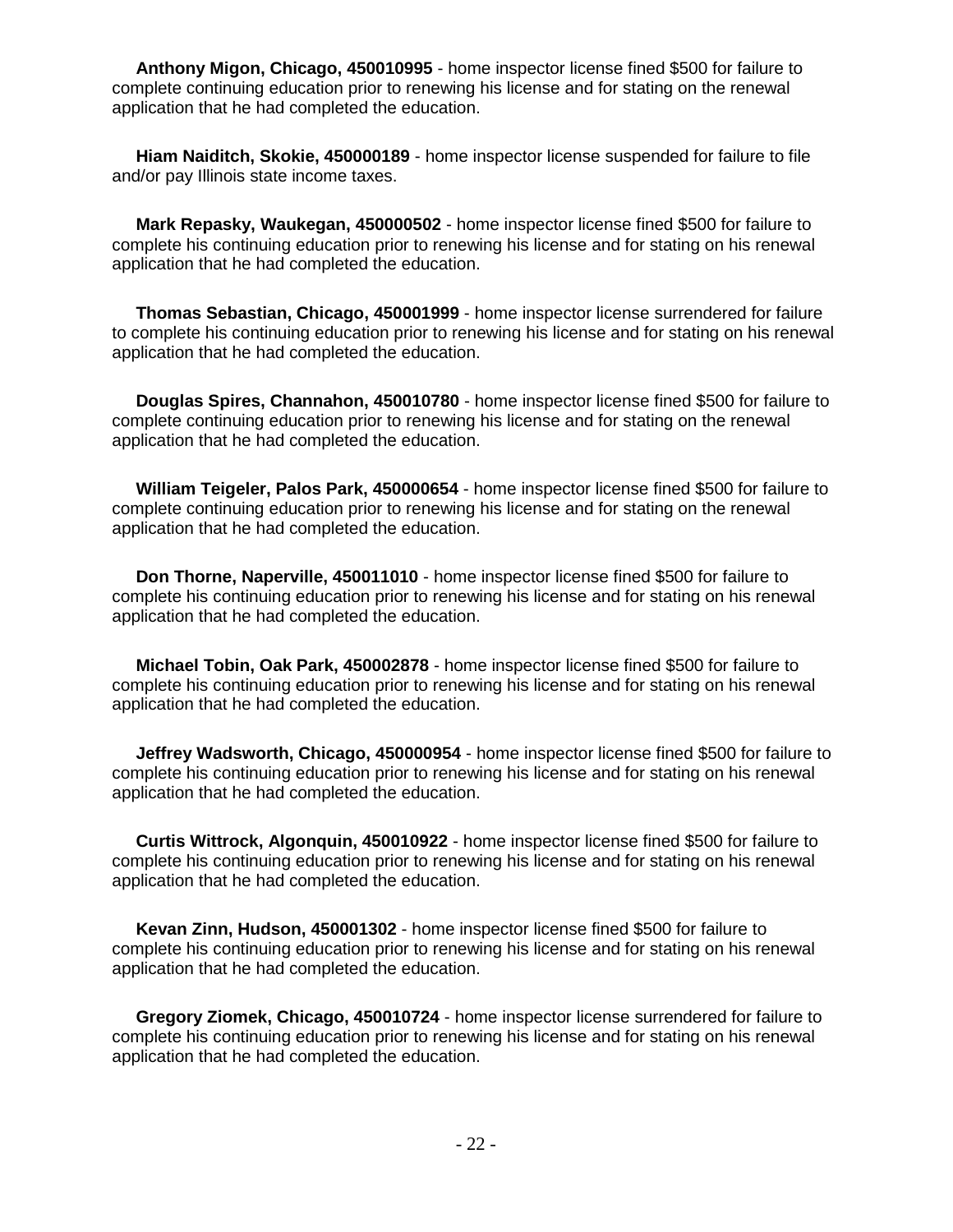#### **REAL ESTATE**

 **Vincent Amato, Oakbrook Terrace, 475128153** - real estate broker license suspended for failure to file and/or pay Illinois state income taxes.

 **J Kevin Benjamin, Chicago, 475094521** - real estate broker license suspended for failure to file and/or pay Illinois state income taxes.

 **Derrick Bradshaw, Mount Zion, 476364624** – ordered to cease and desist from engaging in any real estate activities in the State of Illinois that require a license pursuant to the Real Estate License Act of 2000.

 **Lourdes Casas, Oak Lawn, 475100249** - real estate broker license suspended for failure to file and/or pay Illinois state income taxes.

 **Andrew Danco, Maryville, 475174535** - real estate broker license suspended for failure to file and/or pay Illinois state income taxes.

 **Celinda Doolin, Springfield, 475119485** - real estate broker license placed on probation for one year and fined \$1,000 for failing to account for or remit money coming into her possession that belong to others.

 **Spyridon Emmanouilidis, Inverness, 471004474** - real estate managing broker license suspended for failure to file and/or pay Illinois state income taxes.

 **Patrick Fitzpatrick, DeKalb, 475140700** - real estate broker license suspended for failure to file and/or pay Illinois state income taxes.

 **Vladimir Ganz, Beverly Shores IN, 471017564** - real estate managing broker license suspended for failure to file and/or pay Illinois state income taxes.

 **Eddie Gray Jr, Chicago, 471015180** - real estate managing broker license suspended for failure to file and/or pay Illinois state income taxes.

 **Cameron Hodgkinson, Chicago, 475157911** - real estate broker license reprimanded, fined \$2,000 and ordered to cease and desist any activities that requires a license pursuant to the Real Estate License Act of 2000 for representing a buyer in the purchase of a home while his license was in a non-renewed status.

 **Walter Hodgkinson, Chicago, 471004281** - real estate managing broker license indefinitely suspended for a minimum of two years for failing to supervise a broker who represented a buyer in the purchase of a home while his license was in a non-renewed status.

 **Craig Hundley, Deerfield, 473012473** - real estate leasing agent license fined \$750 for failure to complete his continuing education prior to renewing his license and for stating on his renewal application that the continuing education had been completed.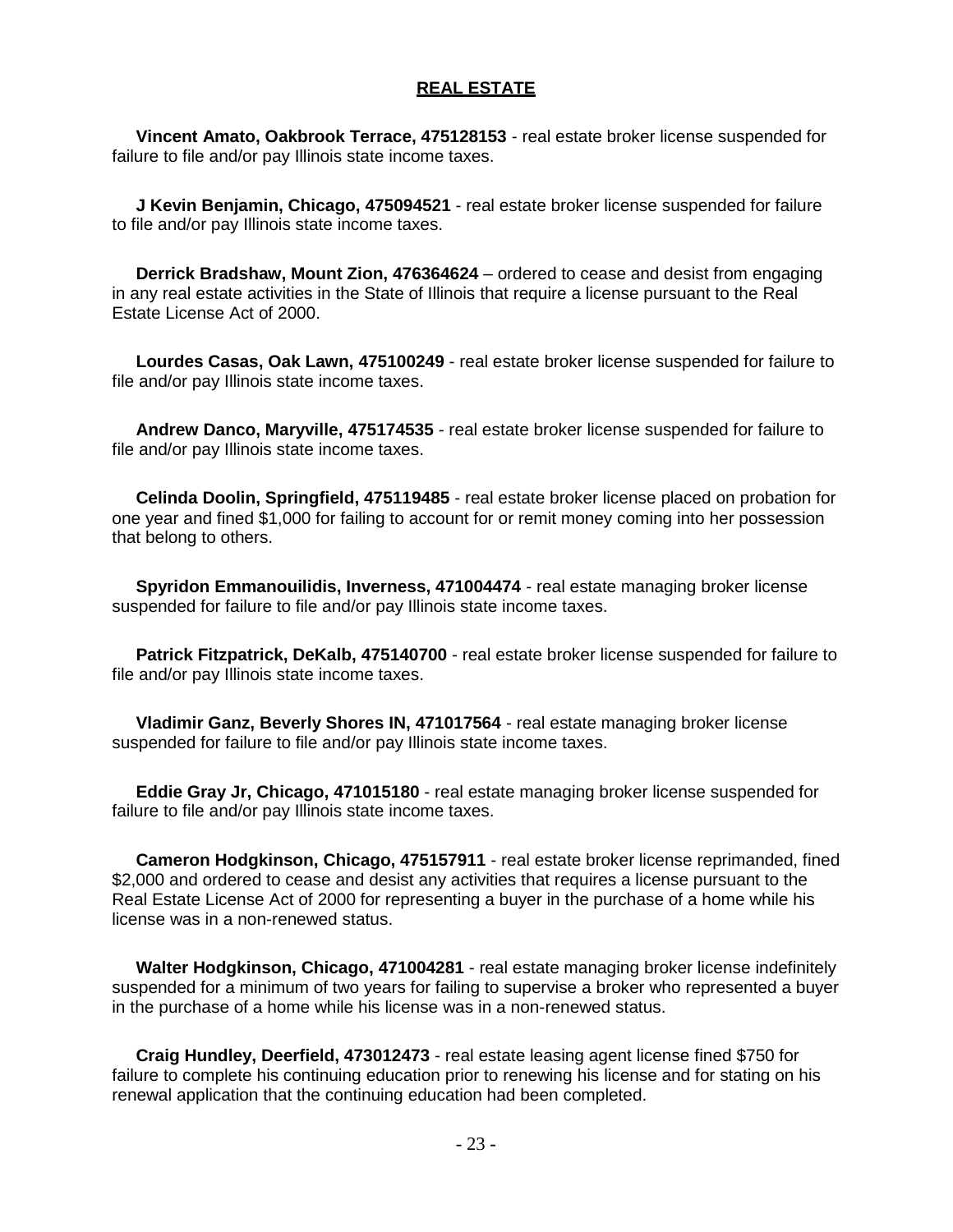**Scott Jonlich, Hinsdale, 475167840** - real estate broker license suspended for failure to file and/or pay Illinois state income taxes.

 **Edward Lukasik, Bolingbrook, 475092371** - real estate broker license suspended for failure to file and/or pay Illinois state income taxes.

 **Pablo Morado, Cary, 475178165** - real estate broker license suspended for failure to file and/or pay Illinois state income taxes.

 **Brian Morand, Chicago, 475109881** - real estate broker license suspended for failure to file and/or pay Illinois state income taxes.

 **Joseph Okesola, South Holland, 471005340** - real estate managing broker license revoked and fined \$100,000 for failing to maintain and deposit in a special account, all escrow money; failing to account for or remit money coming into his possession that belong to others; failing to exercise reasonable skill and care in the performance of brokerage services; failing to promote the best interests of his client; and engaging in unprofessional conduct of a character likely to deceive, defraud, or harm the public.

 **Milan Petrusic, Westchester, 473011363** - real estate leasing agent license fined \$1,500 for failure to complete his continuing education prior to renewing his license and for stating on his renewal application that he had completed the education.

 **Liliana Ramirez, Cicero, 475177047** - real estate broker license suspended for failure to file and/or pay Illinois state income taxes.

 **Joshua Robbie, Chicago, 475153224** - real estate broker license suspended for failure to file and/or pay Illinois state income taxes.

 **Luis Rojas, Wheaton, 471016734** - real estate managing broker license suspended for failure to file and/or pay Illinois state income taxes.

 **Kristine Schimmel, Elgin, 473012184** - real estate leasing agent license surrendered for failure to complete her continuing education prior to renewing her license and for stating on the renewal application that the continuing education had been completed.

 **Yvenna Sineas, Chicago, 475180161** - real estate broker license suspended for failure to file and/or pay Illinois state income taxes.

 **Vance Smith, Homewood, 475170723** - real estate broker license suspended for failure to file and/or pay Illinois state income taxes.

 **Rodney Terry, Matteson, 475173661** - real estate broker license suspended for failure to file and/or pay Illinois state income taxes.